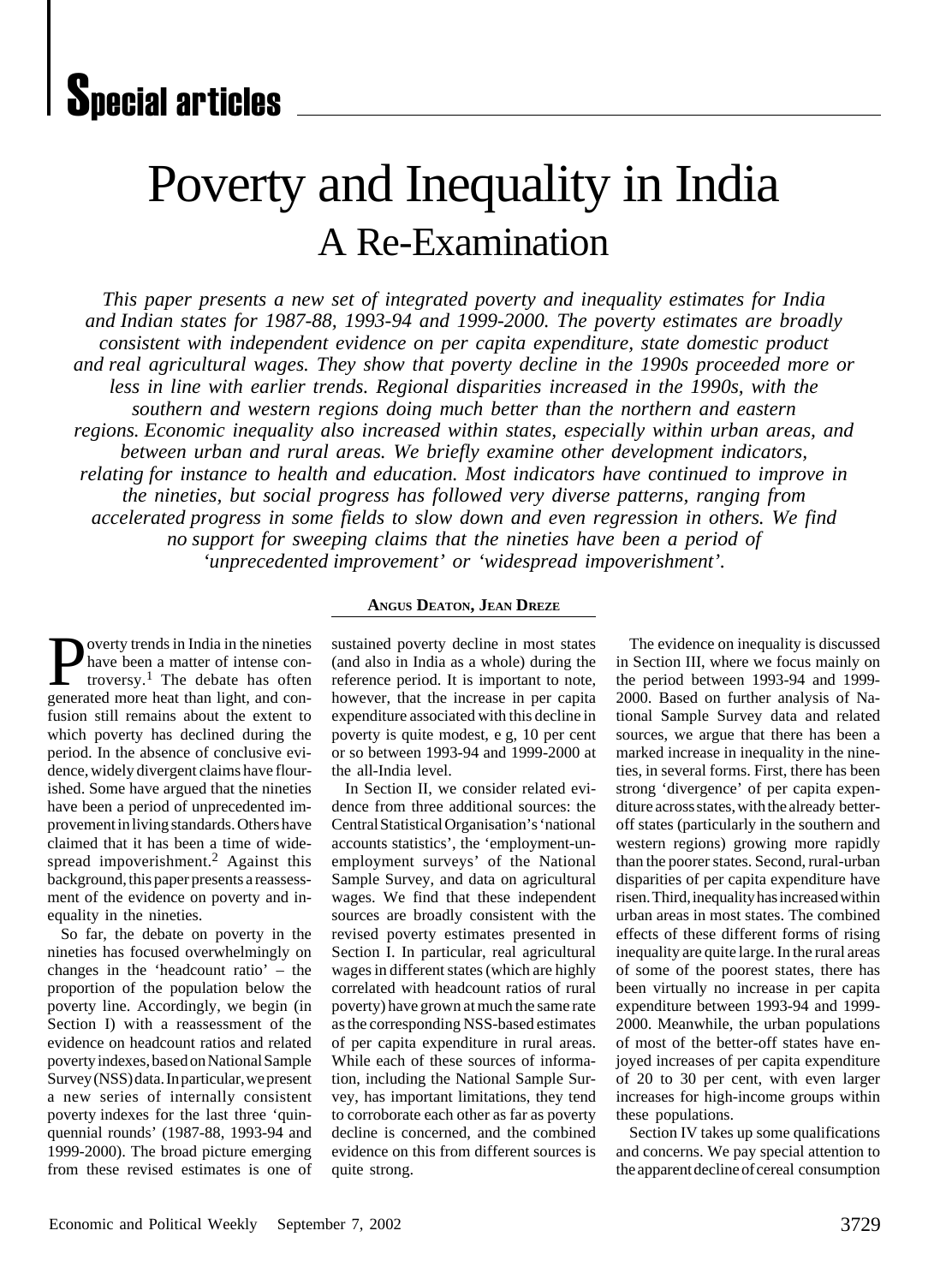in the nineties, which is not obviously consistent with the notion that poverty has steadily declined during that period. We also consider the possibility of impoverishment among specific regions or social groups, in spite of the general improvement in living conditions. Finally, we comment on the unresolved puzzle of the 'thin rounds'.

In Section V, we argue for supplementing expenditure-based data with other indicators of living standards, focusing for instance on literacy rates, health achievements, nutritional levels, crime rates, and the quality of the environment. This broader approach sheds a different light on poverty trends in the nineties. In particular, it prompts us to acknowledge that social progress has been uneven across the different fields. For instance, the nineties have been a period of fairly rapid increase in literacy and school participation. On the other hand, there has been a marked slowdown in the rate at which infant mortality has been declining, and a significant increase in economic inequality. An integrated assessment of changes in living conditions has to be alive to these diversities. We also discuss other implications of this broader approach to the evaluation of living standards, going beyond the standard poverty indexes.

The concluding section sums up the insights of this enquiry.

## **I Poverty Indexes in the Nineties**

## **I.1 Official Estimates**

We begin with an examination of household per capita consumption and the associated poverty estimates. Consumption is only one element of well-being, but it is an important element, and much interest is rightly attached to the Planning Commission's periodical estimates of poverty-based on National Sample Survey data. The most widely-used poverty indicator is the 'headcount ratio' (hereafter HCR), i e, the proportion of the population below the poverty line.

The latest year for which relatively uncontroversial HCR estimates are available is 1993-94, corresponding to the 50th Round of the National Sample Survey, a 'quinquennial' round. This round was followed by a series of so-called 'thin rounds', involving smaller samples and somewhat different sampling designs; indeed, in the last of these, the 54th Round, the survey was only in the field for six months rather than the customary year and is therefore most unlikely to be comparable with any previous survey. These thin rounds suggested not only that poverty remained more or less unchanged between 1993-94 and the first six months of 1998 (the reference period for the 54th Round), but also that average per capita expenditure stagnated during this period of rapid economic growth. This is very difficult to square with independent evidence, e g, from national accounts statistics. As things stand, we do not have a good understanding of why the thin rounds give what appear to be anomalous results, and until that puzzle is resolved, our confidence in our other results must remain qualified. We shall return to this issue in Section IV.3, and ignore the thin rounds in the meantime.

In contrast to the thin rounds, the official counts from the latest quinquennial round (the 55th Round, pertaining to 1999-2000) suggest considerable poverty decline between 1993-94 and 1999-2000. According to official estimates, widely relayed, the all-India headcount ratio declined from 36 to 26 per cent over this short period. As is well known, however, the 55th Round is not directly comparable to the 50th Round, due to changes in questionnaire design.

Briefly, the problem is as follows. After the 50th Round, the National Sample Survey introduced an experimental questionnaire with different recall periods for different classes of goods, in addition to the traditional '30-day recall' questionnaire. The experimental questionnaire used a seven-day recall period for food, pan, and tobacco, as well as a 365-day recall period for less frequently purchased goods such as durables, clothing, footwear, educational and institutional medical expenditures. Prior to 1999-2000, the traditional '30-day recall' questionnaire and the experimental questionnaire were administered to *different* (and independent) samples of households. These alternative questionnaires produced two independent series of expenditure estimates, with a fairly stable 'ratio' of the lower estimates based on the traditional questionnaire to the higher estimates based on the experimental questionnaire. In 1999-2000, the 30-day recall and seven-day recall periods for food, pan and tobacco were used for the same households, in two adjacent columns on the same pages of a single questionnaire. This effectively 'new' questionnaire design led to a sudden 'reconciliation' of the results obtained from the two different recall periods, perhaps reflecting efforts to achieve 'consistency' on the part of investigators and/or respondents. This

## **Table 1a: All-India Headcount Ratios**

(Per cent)

|                                                       | 1987-88 | 1993-94 | 1999-00 |
|-------------------------------------------------------|---------|---------|---------|
| Rural                                                 |         |         |         |
| Official estimates                                    | 39.4    | 37.1    | 26.8    |
| Adjusted estimates:                                   |         |         |         |
| Step 1: Adjusting for changes in questionnaire design | 39.4    | 37.1    | 30.0    |
| Step 2: Revising the poverty lines                    | 39.4    | 33.0    | 26.3    |
| Urban                                                 |         |         |         |
| Official estimates                                    | 39.1    | 32.9    | 24.1    |
| Adjusted estimates:                                   |         |         |         |
| Step 1: Adjusting for changes in questionnaire design | 39.1    | 32.9    | 24.7    |
| Step 2: Revising the poverty lines                    | 22.5    | 17.8    | 12.0    |

Source: Planning Commission, Press Releases (March 11, 1997, and February 22, 2001), Deaton (2001a, b), and Table 2a below.

#### **Table 1b: All-India Poverty-Gap Indexes**

|                                                           | 1987-88 | 1993-94 | 1999-00 |
|-----------------------------------------------------------|---------|---------|---------|
| Rural                                                     |         |         |         |
| Estimates from unadjusted data and official poverty lines | 9.4     | 8.4     | 5.2     |
| Adjusted estimates:                                       |         |         |         |
| Step 1: Adjusting for changes in questionnaire design     | 9.4     | 8.4     | 6.4     |
| Step 2: Revising the poverty lines                        | 9.4     | 7.0     | 5.2     |
| Urban                                                     |         |         |         |
| Estimates from unadjusted data and official poverty lines | 10.4    | 8.3     | 5.2     |
| Adjusted estimates:                                       |         |         |         |
| Step 1: Adjusting for changes in questionnaire design     | 10.4    | 8.3     | 5.9     |
| Step 2: Revising the poverty lines                        | 4.8     | 3.7     | 2.3     |
|                                                           |         |         |         |

Source: Authors' calculations from unit record data from the 43rd, 50th, and 55th Rounds of the NSS.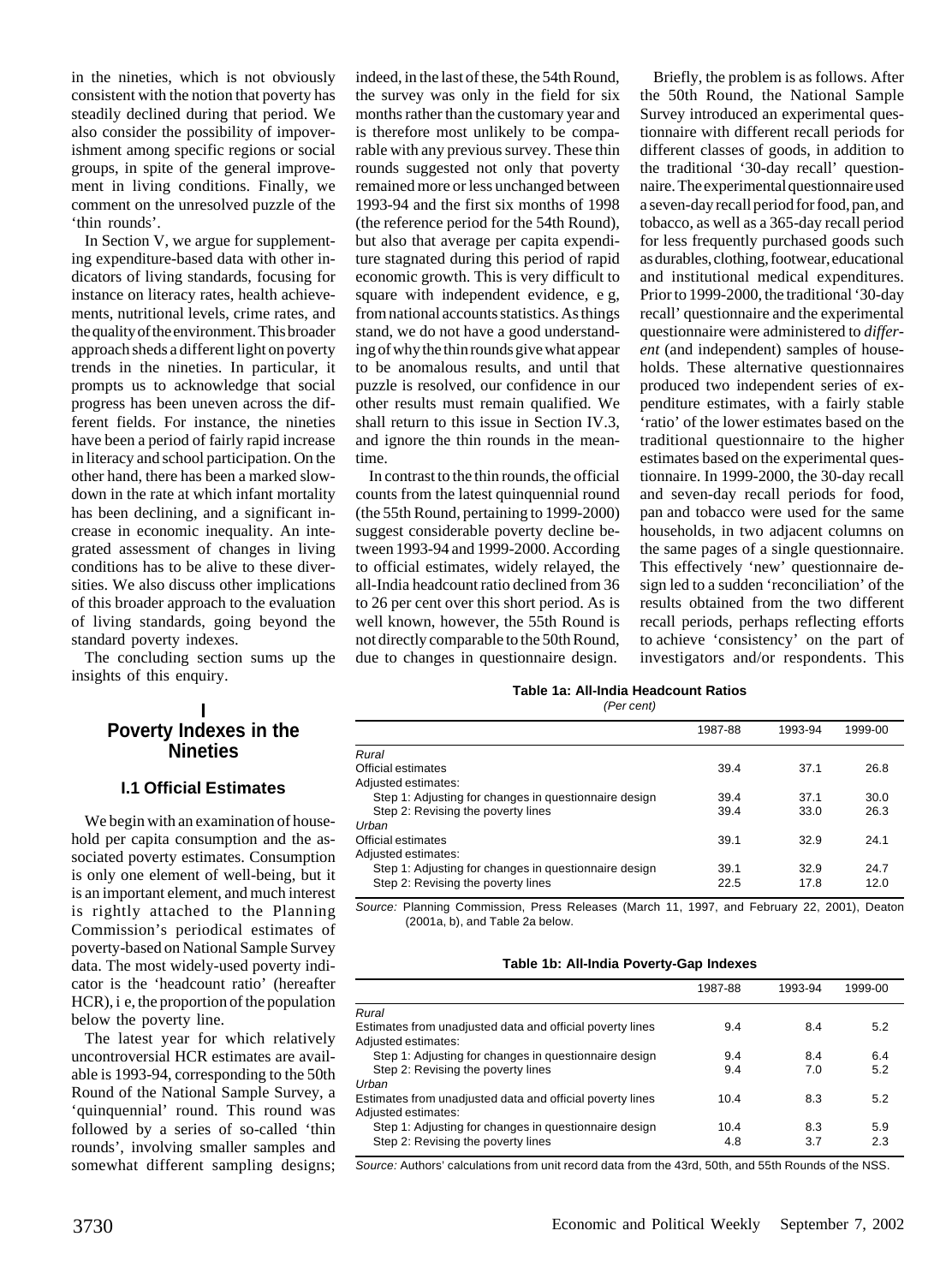reconciliation is likely to boost the expenditure estimates based on 30-day data, and therefore to pull down the official poverty counts, which are based on these 30-day expenditures. In addition, only the 365 day questionnaire was used for the less frequently purchased items, and this abandonment of the traditional 30-day recall for durables and other items also brings down the poverty count. Indeed, most people report no such purchases over 30 days, but report something over 365 days. The bottom tail of the consumption distribution is thereby pulled up, reducing both poverty and inequality compared with the previous design. For this reason, as well as because of possible reconciliation between seven-day and 30-day reports, the latest headcount ratios are biased down compared with what would have been obtained on the basis of the traditional questionnaire.

There is another, quite different problem with the official estimates, which does not concern the 55th Round specifically. This relates to the state and sector specific poverty lines that are used by the Planning Commission to compute the poverty estimates. In several cases the poverty lines are implausible, particularly the very much higher urban than rural lines in several states. The source of the problem lies in the use of defective price indexes in adjustments of the poverty line over time and between states. In the next section, we discuss ways of overcoming this problem and other limitations of the official poverty estimates.

#### **I.2 Proposed Adjustments**

In this paper, we present a new series of consistent poverty estimates for the most recent quinquennial rounds (1987-88, 1993-94 and 1999-2000).3 Essentially, these involve four major departures from the official estimates. First, an attempt is made to 'adjust' the 55th-Round estimates to achieve comparability with the earlier rounds. Second, we use improved price indexes to update the 'poverty line' over time, and to derive state-specific poverty lines from the all-India poverty line. Third, a similar procedure is used to derive an explicit estimate of the appropriate gap between rural and urban poverty lines (in contrast with the often implausible ruralurban gaps that are implicit in the official estimates). Fourth, in addition to corrected 'headcount ratios', we present estimates of a potentially more informative poverty indicator, the 'poverty-gap index'. Each of these departures calls for further discussion.

The possibility of 'adjusting' the 1999- 2000 poverty estimates arises from the fact that the 55th Round questionnaire retained the '30-day recall' (and 30-day recall only) approach for a number of items such as fuel and light, non-institutional medical care, and large categories of miscellaneous goods and services. Further, it turns out that expenditure on this intermediate group of commodities is highly correlated with total expenditure.<sup>4</sup> Expenditures on these comparably surveyed goods can therefore be used to get an idea of trends in total expenditures, and hence, of trends in poverty.

This procedure is valid if two assumptions hold. The first is that reported expenditures on the intermediate goods, for which the recall period is unchanged, are unaffected by the changes elsewhere in the

questionnaire. The second is that the relation between intermediate-goods expenditure and total expenditure is much the same in 1999-2000 as in 1993-94.<sup>5</sup> The second assumption would be undermined by a major change in relative prices of the intermediate goods relative to other goods in the late 1990s. It can be checked to some extent by applying the proposed method to the 'thin rounds' instead of the 55th Round, and comparing the predicted distribution of total expenditure with the actual distribution. These checks suggest that the correction procedure works reasonably well [Deaton 2001a, Tarozzi 2001]. However, this should not be regarded as a definitive validation of the proposed method, given the ambiguities associated with the thin rounds (Section IV.3). There are other possible approaches to adjustment that have not yet been explored, and further work may lead to different conclusions. Meanwhile, we regard our adjusted figures as

| <b>Table 2a: State-Specific Headcount Ratios</b> |  |
|--------------------------------------------------|--|
| (Per cent)                                       |  |

|                         |         | Official Methodology |         |         | <b>Adjusted Estimates</b> |         |
|-------------------------|---------|----------------------|---------|---------|---------------------------|---------|
|                         | 1987-88 | 1993-94              | 1999-00 | 1987-88 | 1993-94                   | 1999-00 |
| Rural                   |         |                      |         |         |                           |         |
| Andhra Pradesh          | 21.0    | 15.9                 | 10.5    | 35.0    | 29.2                      | 26.2    |
| Assam                   | 39.4    | 45.2                 | 40.3    | 36.1    | 35.4                      | 35.5    |
| Bihar                   | 53.9    | 58.0                 | 44.0    | 54.6    | 48.6                      | 41.1    |
| Gujarat                 | 28.6    | 22.2                 | 12.4    | 39.4    | 32.5                      | 20.0    |
| Haryana                 | 15.4    | 28.3                 | 7.4     | 13.6    | 17.0                      | 5.7     |
| <b>Himachal Pradesh</b> | 16.7    | 30.4                 | 7.5     | 13.3    | 17.1                      | 9.8     |
| Jammu and Kashmir       | 25.9    | 30.4                 | 4.7     | 15.3    | 10.1                      | 6.1     |
| Karnataka               | 32.6    | 30.1                 | 16.8    | 40.8    | 37.9                      | 30.7    |
| Kerala                  | 29.5    | 25.4                 | 9.4     | 23.8    | 19.5                      | 10.0    |
| Madhya Pradesh          | 42.0    | 40.7                 | 37.2    | 43.7    | 36.6                      | 31.3    |
| Maharashtra             | 41.0    | 37.9                 | 23.2    | 44.3    | 42.9                      | 31.9    |
| Orissa                  | 58.7    | 49.8                 | 47.8    | 50.4    | 43.5                      | 43.0    |
| Punjab                  | 12.8    | 11.7                 | 6.0     | 6.6     | 6.2                       | 2.4     |
| Rajasthan               | 33.3    | 26.4                 | 13.5    | 35.3    | 23.0                      | 17.3    |
| <b>Tamil Nadu</b>       | 46.3    | 35.9                 | 20.0    | 49.0    | 38.5                      | 24.3    |
| <b>Uttar Pradesh</b>    | 41.9    | 42.3                 | 31.1    | 34.9    | 28.6                      | 21.5    |
| West Bengal             | 48.8    | 41.2                 | 31.7    | 36.3    | 25.1                      | 21.9    |
| All-India Rural         | 39.4    | 37.1                 | 26.8    | 39.0    | 33.0                      | 26.3    |
| Urban                   |         |                      |         |         |                           |         |
| Andhra Pradesh          | 41.1    | 38.8                 | 27.2    | 23.4    | 17.8                      | 10.8    |
| Assam                   | 11.3    | 7.9                  | 7.5     | 13.6    | 13.0                      | 11.8    |
| Bihar                   | 51.9    | 34.8                 | 33.5    | 38.1    | 26.7                      | 24.7    |
| Gujarat                 | 38.5    | 28.3                 | 14.8    | 16.4    | 14.7                      | 6.4     |
| Haryana                 | 18.4    | 16.5                 | 10.0    | 11.8    | 10.5                      | 4.6     |
| <b>Himachal Pradesh</b> | 7.2     | 9.3                  | 4.6     | 1.7     | 3.6                       | 1.2     |
| Jammu and Kashmir       | 15.0    | 9.3                  | 2.0     | 3.8     | 3.1                       | 1.3     |
| Karnataka               | 49.2    | 39.9                 | 24.6    | 26.0    | 21.4                      | 10.8    |
| Kerala                  | 39.8    | 24.3                 | 19.8    | 21.0    | 13.9                      | 9.6     |
| Madhya Pradesh          | 47.3    | 48.1                 | 38.5    | 20.7    | 18.5                      | 13.9    |
| Maharashtra             | 40.3    | 35.0                 | 26.7    | 21.2    | 18.2                      | 12.0    |
| Orissa                  | 42.6    | 40.6                 | 43.5    | 20.8    | 15.2                      | 15.6    |
| Punjab                  | 13.7    | 10.9                 | 5.5     | 6.6     | 7.8                       | 3.4     |
| Rajasthan               | 37.9    | 31.0                 | 19.4    | 19.8    | 18.3                      | 10.8    |
| Tamil Nadu              | 40.2    | 39.9                 | 22.5    | 26.2    | 20.8                      | 11.3    |
| Uttar Pradesh           | 44.9    | 35.1                 | 30.8    | 29.3    | 21.7                      | 17.3    |
| West Bengal             | 33.7    | 22.9                 | 14.7    | 22.3    | 15.5                      | 11.3    |
| Delhi                   | 15.1    | 16.1                 | 9.2     | 4.7     | 8.8                       | 2.4     |
| All-India Urban         | 39.1    | 32.9                 | 24.1    | 22.5    | 17.8                      | 12.0    |

Source: Authors' calculations based on NSS unit record data from 43rd, 50th and 55th Rounds.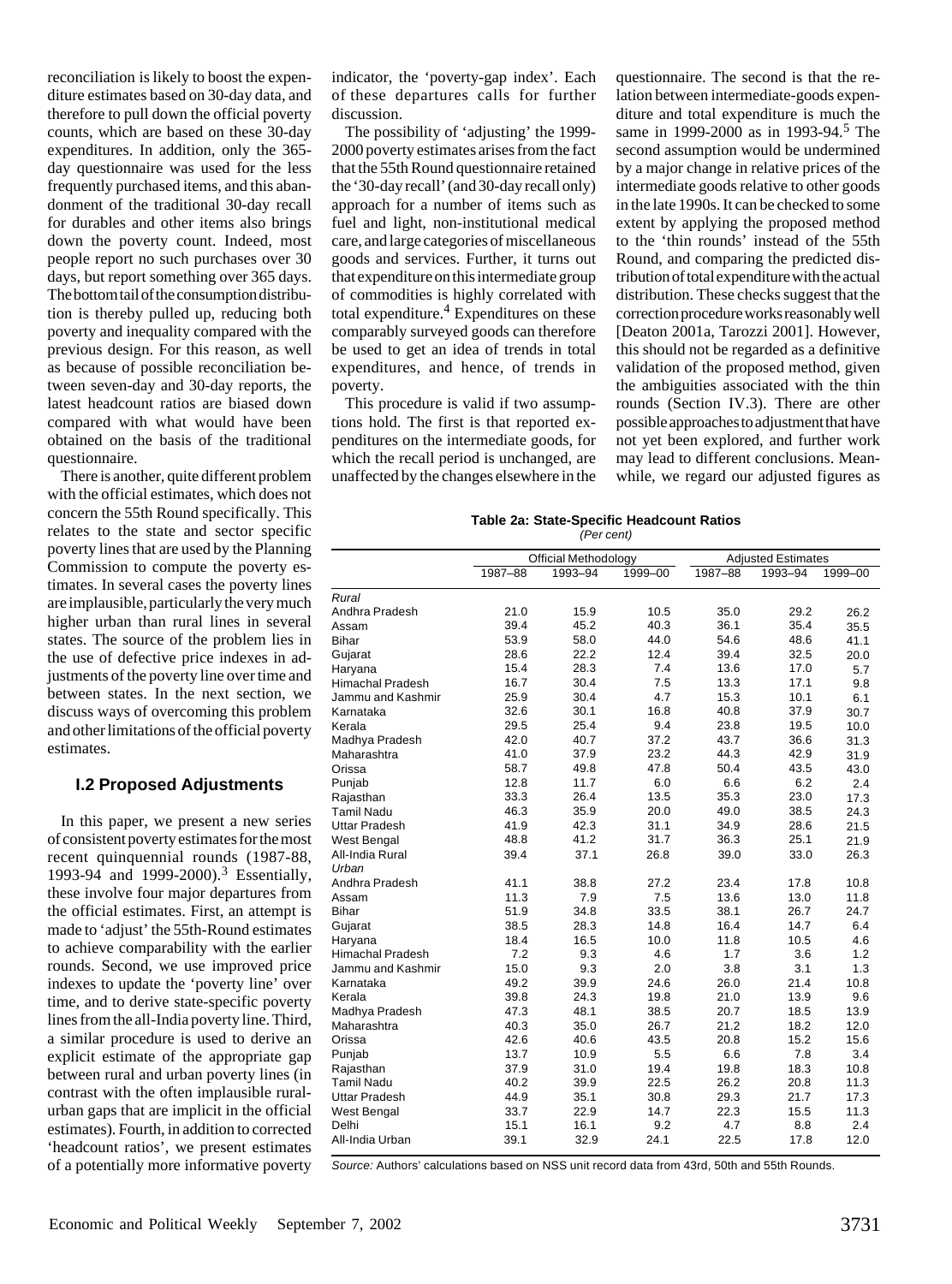the best currently available in terms of dealing with the change in questionnaire design, without pretending that they represent the final word on the topic.

Turning to the price adjustments, one limitation of the price indexes that have been traditionally used to update poverty lines over time (e g, the Consumer Price Index for Agricultural Labourers) is that they are based on fixed and frequently outdated commodity 'weights'. It is possible to calculate alternative price indexes using the information in the consumer expenditure surveys themselves. For more than 170 commodities, households report both quantities and expenditures, and the ratio of the latter to the former provides an estimate of the price paid. These prices can then be combined into consumer price index numbers that allow comparisons across states, and if we use data from different rounds, for states and the whole country at different points in time. One limitation of these price indexes is that their coverage of commodities is only partial (a little more than half the budget in the 55th Round, though more in earlier rounds), so that they cannot capture price changes in important items such as transportation, housing, most non-food goods, and services. However, CPIAL data suggest that the inflation rate for the uncovered items is not very different from that applying to the covered items.6 The price indexes from the surveys have the advantage of being based on several million actual purchases in each round. They also make it possible to use formulas for superlative indexes, such as the Fisher ideal index or the Törnqvist index, that allow for substitution behaviour as households adapt to relative price changes over time.

The calculated Törnqvist indexes for the 43rd and 50th Rounds are reported in Deaton and Tarozzi (2000), and were updated to the 55th Round by Deaton (2001b).7 These price indexes differ from the official indexes in a number of ways. In particular, they rise somewhat more slowly over time than do the official price indexes, especially in the rural sector. For example, the all-India rural Törnqvist index rises by 69.8 per cent from 1987-88 to 1993-94 and by a further 54.5 per cent from 1993-94 to 1999-2000, compared with 78.7 per cent and 59.1 per cent for the deflators implicit in the official all-India rural poverty line. For the urban sector over the two periods, the Törnqvist price indexes rise by 73.8 and 57.7 per cent versus 73.5 and 61.4 per cent for the implicit

deflator of the urban poverty line. The price indexes for each state show rather modest differences from one state to another. They also differ from those implicit in the official poverty lines, although the two sets of deflators are correlated. This pattern is consistent with the fact that relative prices across states vary somewhat over time, and that the interstate

prices used in the official deflators are outdated.

The third departure concerns the gap between rural and urban poverty lines. From the mid-1970s until the early 1990s, there were only two poverty lines for India, one for rural and one for urban. The urban line was around 15 per cent higher than the rural line, and both were held fixed in

|  |  |  | Table 2b: State-Specific Poverty-Gap Indexes |  |
|--|--|--|----------------------------------------------|--|
|--|--|--|----------------------------------------------|--|

|                         | Official Methodology |         | <b>Adjusted Estimates</b> |         |         |         |
|-------------------------|----------------------|---------|---------------------------|---------|---------|---------|
|                         | 1987-88              | 1993-94 | 1999-00                   | 1987-88 | 1993-94 | 1999-00 |
| Rural                   |                      |         |                           |         |         |         |
| Andhra Pradesh          | 4.4                  | 2.9     | 1.8                       | 8.0     | 5.8     | 4.8     |
| Assam                   | 7.4                  | 8.3     | 8.5                       | 6.5     | 5.7     | 6.1     |
| <b>Bihar</b>            | 12.9                 | 14.7    | 8.7                       | 13.2    | 10.7    | 8.5     |
| Gujarat                 | 5.5                  | 4.1     | 2.2                       | 8.4     | 6.8     | 3.8     |
| Haryana                 | 3.6                  | 5.6     | 1.3                       | 2.8     | 3.0     | 0.7     |
| <b>Himachal Pradesh</b> | 2.6                  | 5.6     | 1.0                       | 2.1     | 3.0     | 1.5     |
| Jammu and Kashmir       | 4.5                  | 5.6     | 0.6                       | 2.4     | 1.6     | 0.7     |
| Karnataka               | 7.9                  | 6.3     | 2.7                       | 10.5    | 8.6     | 6.1     |
| Kerala                  | 6.4                  | 5.6     | 1.5                       | 4.8     | 3.9     | 1.7     |
| Madhya Pradesh          | 10.6                 | 9.5     | 7.7                       | 11.2    | 8.2     | 6.6     |
| Maharashtra             | 9.6                  | 9.3     | 4.4                       | 10.8    | 11.2    | 7.6     |
| Orissa                  | 16.3                 | 12.0    | 11.7                      | 13.0    | 9.7     | 10.5    |
| Punjab                  | 2.0                  | 1.9     | 0.8                       | 1.0     | 1.0     | 0.3     |
| Rajasthan               | 8.6                  | 5.2     | 2.1                       | 9.2     | 4.4     | 3.0     |
| <b>Tamil Nadu</b>       | 12.6                 | 7.3     | 3.8                       | 13.7    | 9.1     | 4.6     |
| Uttar Pradesh           | 9.9                  | 10.4    | 5.8                       | 7.5     | 5.8     | 3.9     |
| West Bengal             | 11.6                 | 8.3     | 6.5                       | 7.7     | 4.2     | 3.5     |
| All-India Rural         | 9.4                  | 8.4     | 5.2                       | 9.2     | 7.0     | 5.2     |
| Urban                   |                      |         |                           |         |         |         |
| Andhra Pradesh          | 10.6                 | 9.3     | 5.6                       | 4.9     | 3.4     | 1.9     |
| Assam                   | 1.5                  | 0.9     | 1.5                       | 2.0     | 2.0     | 1.9     |
| Bihar                   | 13.0                 | 7.9     | 6.7                       | 8.2     | 5.6     | 5.0     |
| Gujarat                 | 8.2                  | 6.2     | 2.4                       | 2.8     | 2.6     | 1.0     |
| Haryana                 | 3.6                  | 3.0     | 2.0                       | 2.3     | 1.9     | 0.7     |
| <b>Himachal Pradesh</b> | 0.7                  | 1.2     | 0.6                       | 0.2     | 0.5     | 0.2     |
| Jammu and Kashmir       | 2.4                  | 1.2     | 0.2                       | 0.5     | 0.5     | 0.2     |
| Karnataka               | 14.1                 | 11.4    | 5.6                       | 5.7     | 4.5     | 2.1     |
| Kerala                  | 10.4                 | 5.5     | 3.9                       | 4.5     | 2.7     | 1.7     |
| Madhya Pradesh          | 13.6                 | 13.4    | 9.5                       | 4.1     | 3.5     | 2.6     |
| Maharashtra             | 12.3                 | 10.1    | 6.7                       | 5.3     | 4.6     | 2.8     |
| Orissa                  | 11.1                 | 11.4    | 11.1                      | 4.2     | 3.0     | 3.0     |
| Punjab                  | 2.3                  | 1.7     | 0.6                       | 1.0     | 1.1     | 0.4     |
| Rajasthan               | 9.6                  | 7.0     | 3.4                       | 4.0     | 3.2     | 1.7     |
| <b>Tamil Nadu</b>       | 11.5                 | 10.2    | 4.8                       | 6.2     | 4.5     | 2.0     |
| <b>Uttar Pradesh</b>    | 12.2                 | 9.0     | 6.6                       | 6.3     | 4.6     | 3.3     |
| West Bengal             | 7.4                  | 4.5     | 2.5                       | 4.2     | 2.9     | 1.9     |
| Delhi                   | 2.8                  | 3.9     | 1.5                       | 0.7     | 1.7     | 0.4     |
| All-India Urban         | 10.4                 | 8.3     | 5.2                       | 4.8     | 3.7     | 2.3     |

Notes to Table 2:

Table 2a. The headcount ratios labelled "official methodology" are computed from the unit record data using the official poverty lines, as well as the official procedures for assigning poverty rates (or poverty lines) to small states. We have also followed the official treatment of Jammu and Kashmir. The all-India poverty rates are computed by adding-up the number of poor in each state and dividing by the total population. Because the Planning Commission uses interpolation rather than computations from the unit record data, there are minor differences between these numbers and those published in the official releases. The adjusted estimates are computed as described in the text (and more fully in Deaton and Tarozzi, 2001, and Deaton, 2001b); they use price indexes computed from the unit record data, and correct for the changes in questionnaire design in the 55th Round. The final column is a somewhat refined version of the corresponding column in Deaton (2001b). The estimates for Jammu and Kashmir are calculated directly, and not by assuming the poverty line or poverty rate for any other state (as in the official methodology).

Table 2b. The poverty-gap indexes labelled "official methodology" are computed from the unit record data using the official poverty lines, and using rules for assigning poverty-gap indexes to small states (and to J and K) that mirror the rules used by the Planning Commission for computing the official headcount ratios. The adjusted indexes use the recomputed price indexes to update the poverty lines, and correct for the changes in questionnaire design in the 55th Round. All numbers are directly computed from poverty lines and unit record data for each state, and the all-India estimates are calculated as weighted averages of the state estimates.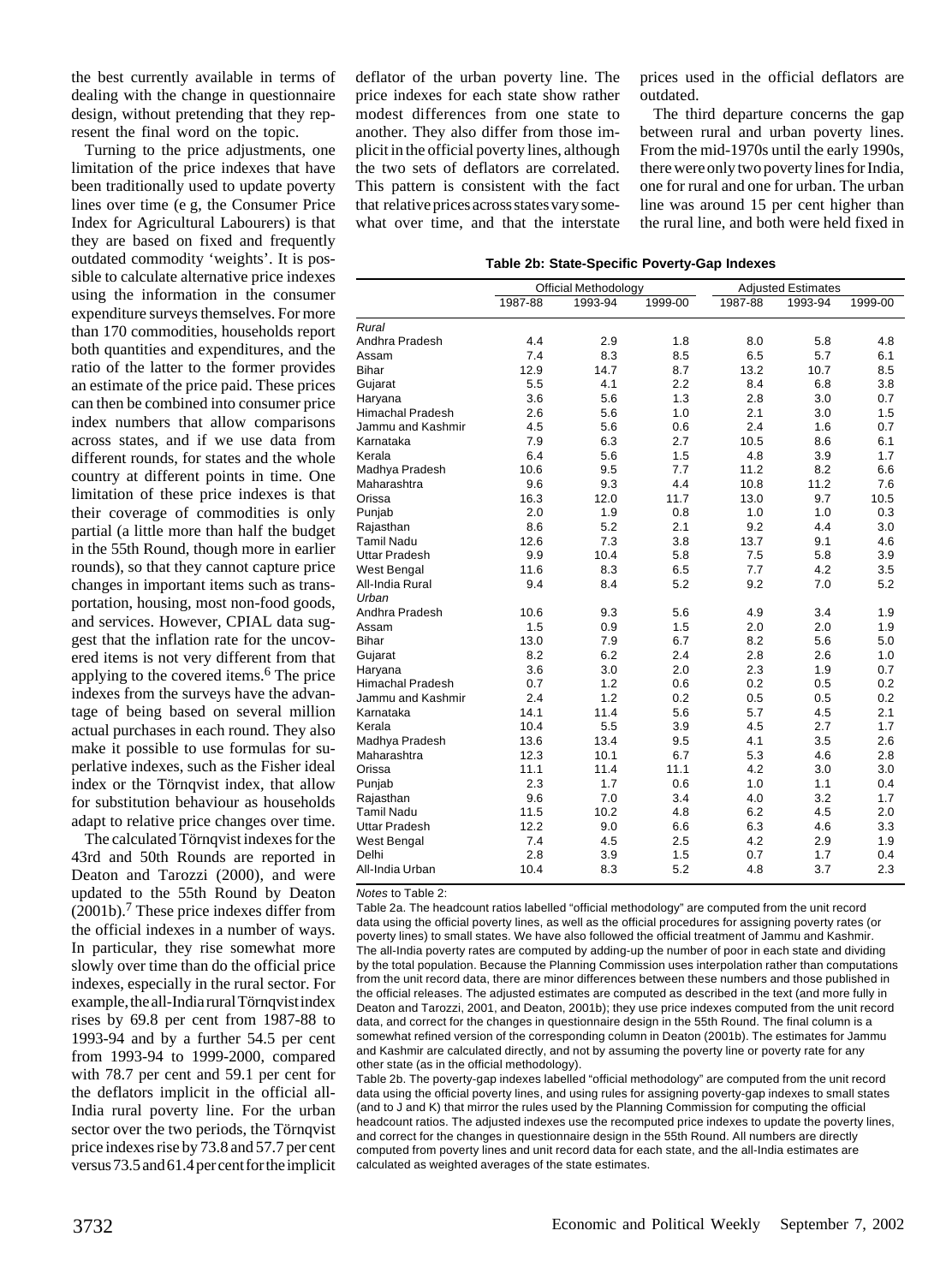real terms, with updating on the basis of approximate price indexes such as the Wholesale Price Index or the CSO's private consumption deflator. The initial ruralurban gap of 15 per cent is anchored in 1973-74 calorie consumption data, but it is essentially arbitrary since the urban and rural 'calorie norms' themselves (2,100 and 2,400 calories per person per day, respectively) have a fragile basis.<sup>8</sup> More recently, the Planning Commission has adopted a modified version of the poverty lines recommended by a 1993 Expert Group [Government of India 1993]. The Expert Group retained the original rural and urban lines, but adjusted them for statewise differences in price levels, separately for urban and rural sectors, using estimates of statewise price differences calculated from NSS data on expenditures and quantities using similar methods to those adopted in this paper. The Expert Group lines used the then best-available information on price differences across states, both urban and rural, but the information was outdated, especially for the rural sector.

Because the statewise adjustments were done separately for urban and rural households, the price differences between the urban and rural sectors of each state were derived only implicitly, and some are rather implausible, particularly the very much higher urban than rural lines in several states. For example, the most recent urban poverty lines for Andhra Pradesh and Karnataka are around 70 per cent higher than the corresponding rural lines, with the uncomfortable result that urban poverty is much *higher* than rural poverty in these two states (see Table 2 in the next section). In Assam, by contrast, the rural poverty line is actually *higher* than the urban line, and based on these odd poverty lines, Assam turns out to be one of India's highestpoverty states for rural areas but lowestpoverty states for urban areas. It is hard to accept these and other implications of the Expert Group poverty lines.

There are grounds, of course, for questioning whether it is even possible to derive comparable rural and urban poverty lines. Comparisons of living standards in rural and urban areas are inherently difficult, since there are large intersectoral differences not only in the patterns of consumption but also in lifestyles, public amenities, epidemiological environments, and so on. One way forward is to avoid such comparisons altogether, and to focus on sectorspecific (rural or urban) poverty estimates. Yet there is a case for attempting to compare private consumption levels across sectors, bearing in mind that this is at best a partial picture of the relevant differences in living standards.9 These comparisons can be made by anchoring poverty estimates in a single poverty line, adjusted where appropriate to take into account rural-urban price differences, using the same method as that described earlier for adjusting poverty lines over time and between states. Based on this procedure, the urban poverty line tends be about 15 per cent higher than the rural poverty line, though there are variations across states. As it turns out, this rural-urban difference in poverty lines is broadly consistent with the original methodology used before the adoption of the Expert Group recommendations.

To recapitulate, the revised poverty lines used in this paper, which are presented in full in Table 4 of Deaton (2001b), are derived as follows. Our starting point is the official rural all-India poverty line for the 43rd Round (1987-88): 115.70 rupees per person per month.10 Rural poverty lines for each state for the 43rd Round are obtained by multiplying this base poverty line by the rural price indexes for each state relative to all-India. The urban poverty lines for the 43rd Round, for each state as well as for all-India, are calculated from the rural poverty lines by scaling up by the respective urban relative to rural price indexes. In all cases, we use the relevant Törnqvist price indexes.<sup>11</sup> To move to the 50th Round, the original all-India rural line, 115.70 rupees, is scaled up by the Törnqvist index for all-India rural for the 50th Round relative to the 43rd Round, 1.698, to give an all-India rural poverty line for the 50th Round. This number is then used to generate rural and then urban poverty lines for each state, following exactly the same procedure as for the 43rd Round. Finally, poverty lines for the 55th Round are calculated in the same way from an all-India rural line, which is the 50th Round all-India rural line scaled up by the value of the Törnqvist index between the two surveys.<sup>12</sup>

The motivation for the fourth departure (or rather extension) arises from the limitations of the headcount ratio as an indicator of poverty. The headcount ratio has a straightforward interpretation and is easy to understand. In that sense it has much 'communication value'. Yet, the HCR has serious limitations as a poverty index. For one thing, it ignores the *extent* to which different households fall short of the poverty line. This leads to some perverse

properties. For instance, an income transfer from a very poor person to someone who is closer to the poverty line may lead to a *decline* in the headcount ratio, if it 'lifts' the recipient above the poverty line. Similarly, if some poor households get poorer, this has *no effect* on the headcount ratio.

A related issue is that changes in HCRs can be highly sensitive to the number of poor households near the poverty line (since changes in the HCR are entirely driven by 'crossings' of the poverty line). If poor households are heavily 'bunched' near the poverty line, a small increase in average per capita income could lead to a misleadingly large decline in the headcount ratio. This 'density effect' has to be kept firmly in view in the context of comparisons of poverty *change*, involving questions such as "has there been more poverty decline in Bihar than in Punjab during the nineties", or "has poverty declined faster in the nineties than in the eighties?" Often such questions are answered by looking at, say, the respective changes (absolute or proportionate) in headcount ratios. These changes, however, are difficult to interpret in the absence of further information about the initial density of poor households near the poverty line in each case.

One way forward is to use more sophisticated poverty indexes such as the Foster-Greer-Thorbecke (FGT) indexes or the Sen index. In this paper, we focus on the simplest member of the FGT class (other than the headcount ratio itself), the 'povertygap index'. Essentially, the poverty-gap index (hereafter PGI) is the aggregate shortfall of poor people's consumption from the poverty line, suitably normalised.13 The PGI can also be interpreted as the headcount ratio multiplied by the mean percentage shortfall of consumption from the poverty line (among the poor). This index avoids the main shortcomings of the headcount ratio, is relatively simple to calculate, and has a straightforward interpretation.14

#### **I.3 Adjusted Estimates**

Table 1a presents official and adjusted estimates of the all-India headcount ratio. In each panel, the first row gives the official estimates; the second row retains the official poverty lines but adjusts the 1999- 2000 estimates for the change in questionnaire design in the way described earlier; the third row gives fully-adjusted poverty estimates, which combine the adjustments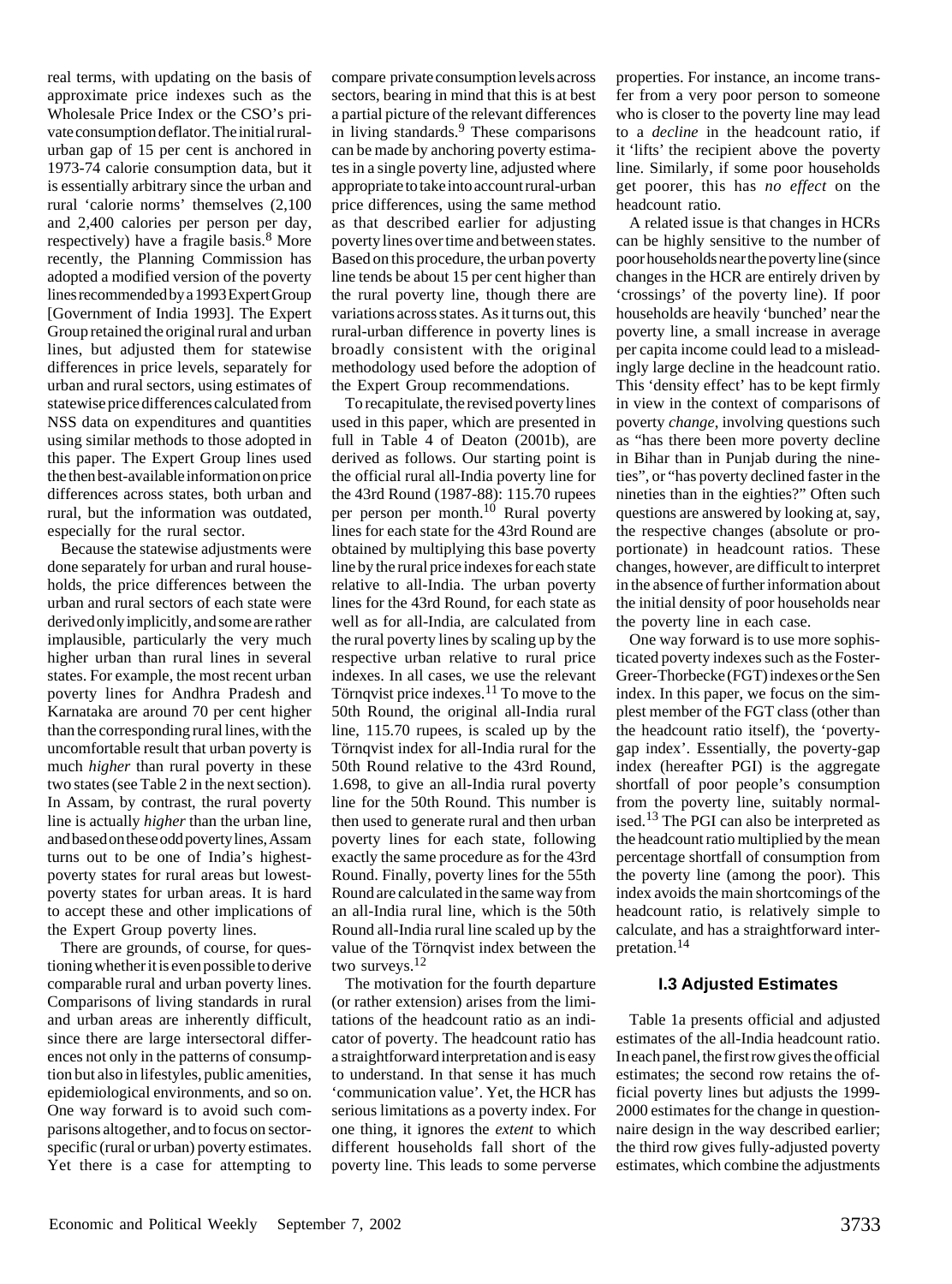for questionnaire design and for price indexes. Table 1b gives the corresponding poverty-gap indexes.

As the first two rows of each panel indicate, the official estimates are quite misleading in their own terms: the 1999- 2000 poverty estimates are biased downward by the changes in questionnaire design. For headcount ratios, the estimates adjusted for changes in questionnaire design 'confirm' about two-thirds of the official decline in rural poverty between 1993-94 and 1999-2000, and about 90 per cent of the decline in urban poverty. For poverty-gap indexes, the corresponding proportions (62 per cent and 77 per cent) are lower, especially for the urban sector.

The fully-adjusted estimates in the last row of each panel show somewhat lower rural poverty estimates and much lower urban poverty estimates for 1999-2000 than even the official estimates. Note, however, that because we are recalculating the poverty lines back to the 43rd Round, a good deal of the decrease took place in the six years prior to 1993-94, not only in the six years subsequent to 1993-94. The fully-adjusted estimates for the headcount ratios and poverty gap indexes suggest that poverty decline has been fairly evenly spread between the two sub-periods (before and after 1993-94), in contrast with the pattern of 'acceleration' in the second sub-period associated with the official estimates.

The rural-urban gaps in the poverty estimates are also of interest. Looking first at the base year (1987-88), the rural-urban gap based on adjusted estimates is much larger than that based on official estimates. Indeed, the latter suggest no difference between rural and urban poverty in that year. This is hard to reconcile with independent evidence on living conditions in rural and urban areas, such as a lifeexpectancy gap of about seven years in favour or urban areas around that time.<sup>15</sup> Our low estimate of the urban headcount ratio relative to the official estimate (22.5 per cent versus 39.1 per cent), and similar differences in 1993-94 and 1999-2000, come from the fact that we take the rural poverty line in 1987-88 as our starting point, and peg the urban poverty lines about 15 per cent higher than the rural poverty lines, in contrast to the much larger differentials embodied in the official lines.

Figure 1 shows the new estimates of the headcount ratios together with the official estimates going back to 1973-74. The fully adjusted figures are lower throughout

**Figure 1: Official and Adjusted Headcounts Ratios**



Source: Planning Commission, Press Releases ( March 11, 1997, and February 22, 2001), Deaton (2001a, b), and Table 2a of this paper.

because we treat the rural poverty line in the 43rd Round as our baseline so that, with larger rural-urban gaps in the poverty estimates, we estimate lower poverty overall. If instead, we had taken the urban poverty line as base, the adjusted figures would have been higher than the official figures. From 1987-88 to 1993-94, the adjusted headcount ratio falls more rapidly than the official headcount; this is because our price deflators are rising less rapidly than the official ones. From 1993-94, the adjusted figures fall more slowly because the effects of the price adjustment are more than offset by the correction for questionnaire design. The estimates for the thin rounds – which look very different – are included to remind us of the residual uncertainty about our conclusions, and will be discussed further in Section IV.3 below.

### **I.4 Regional Contrasts**

State-specific headcount ratios are presented in Table 2a.<sup>16</sup> The table has the same basic structure as Table 1a, except that we jump straight from official to fullyadjusted estimates. The latter suggest that the basic pattern of sustained poverty decline between 1987-88 and 1999-2000, discussed earlier at the all-India level, also applies at the level of individual states in most cases. The main exception is Assam, where poverty has stagnated in both rural and urban areas. In Orissa, there has been very little poverty decline in the second sub-period, with the result that Orissa now

has the highest level of rural poverty among all Indian states, according to the adjusted 1999-2000 estimates.17 Reassuringly, the 'anomalies' noted earlier with respect to rural-urban gaps in specific states tend to disappear as one moves from official to adjusted estimates.

Table 2b shows the corresponding poverty-gap indexes. The general patterns are very much the same as with headcount ratios; indeed the PGI series are highly correlated with the corresponding HCR series, with correlation coefficients of 0.98 for rural and 0.95 for urban. Even the HCR and PGI *changes* between the 50th and 55th Rounds are highly correlated; the correlation coefficient between changes in HCR and changes in PGI is 0.95 for the rural sector, and 0.96 for the urban sector. Thus, in spite of its theoretical superiority over the headcount ratio, the poverty-gap index gives us very little additional insight in this case.

In interpreting and comparing poverty declines over time, it is useful to supplement the poverty indexes with information on the growth rate of average per capita consumption expenditure (hereafter APCE). State-specific estimates of APCE growth between 1993-94 and 1999-2000 are shown in Table 3, where states are ranked in ascending order of APCE growth for rural and urban areas combined.<sup>18</sup> Here, a striking regional pattern emerges: except for Jammu and Kashmir, the lowgrowth states form one contiguous region made up of the eastern states (Assam, Orissa and West Bengal), the so-called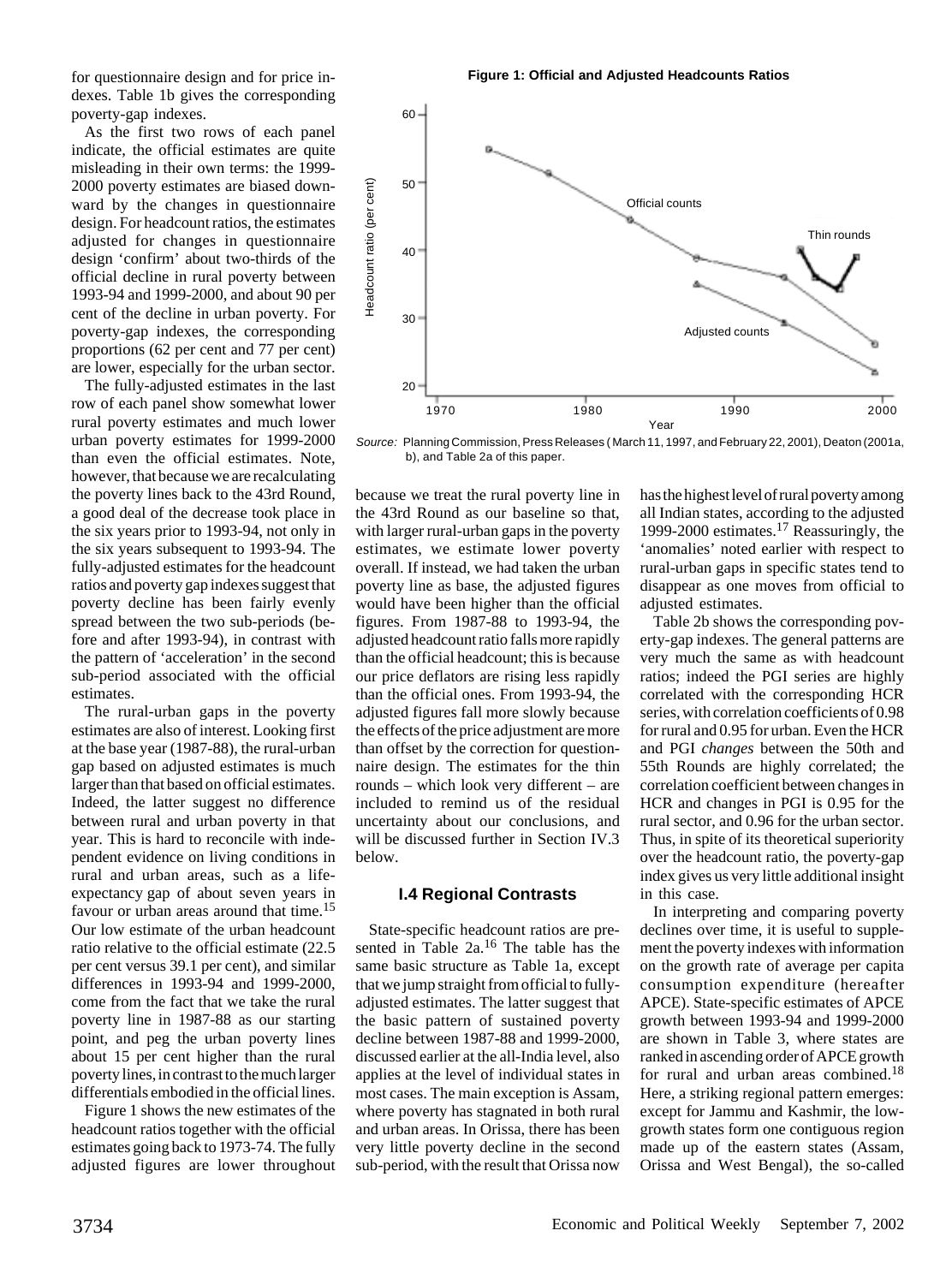

Source: Authors' calculations using unit record data from the 50th and 55th Rounds of the National Sample **Survey** 

AI = All India; AP = Andhra Pradesh; AS = Assam; BI = Bihar; DE = Delhi; GU = Gujarat; HA = Haryana; HP = Himachal Pradesh; JK = Jammu and Kashmir; KA = Karnataka; KE = Kerala; MA = Maharashtra; MP = Madhya Pradesh; OR = Orissa; PU = Punjab; RA = Rajasthan; TN = Tamil Nadu; UP = Uttar Pradesh; WB = West Bengal.

BIMARU states (Bihar, Madhya Pradesh, Rajasthan and Uttar Pradesh), and Andhra Pradesh. The high-growth states, for their part, consist of the southern states (except Andhra Pradesh), the western states (Gujarat and Maharashtra) and the northwestern region (Punjab, Haryana and Himachal Pradesh). Further, it is interesting to note that this pattern is reasonably consistent with independent data on growth rates of per capita 'state domestic product' (SDP); these are shown in the last column of Table 3. With a couple of exceptions on each side, all the states in the 'low APCE growth' set had comparatively low rates of per capita SDP between 1993-94 and 1999-2000 (say below 4 per cent per year), and conversely, all the states in the 'high APCE growth' set had comparatively high annual growth rates of per capita SDP (the correlation coefficient between the two series is  $0.45$ .<sup>19</sup>

This broad regional pattern is a matter of concern, because the low-growth states also tend to be states that started off with comparatively low levels of APCE or percapita SDP. In other words, there has been a growing 'divergence' of per capita expenditure (and also of per capita SDP) across Indian states in the nineties.20 The point is illustrated in Figure 2, which plots the average growth in APCE for each state between 1993-94 and 1999-2000 against the geometric mean of APCE in 1993-94.

It is worth asking to what extent these regional patterns, based on APCE data, are corroborated by regional patterns of poverty decline. One difficulty here is that there is no obvious way of 'comparing' the extent of poverty decline across states. For instance, looking at absolute changes in (say) HCRs would seem to give an unfair 'advantage' to states that start off with high levels of poverty, and where there tends be a large number of households close to the poverty line. To illustrate, the absolute decline of the rural HCR between 1993-94 and 1999-2000 was about twice as large in Bihar (7.4 percentage points) as in Punjab (3.8 points), yet over the same period APCE grew by only 6.9 per cent in Bihar compared with 20.2 per cent in Punjab, with virtually no change in distribution in either case.<sup>21</sup> The reason for this contrast is that Bihar starts off in 1993-94 with a very high proportion of households close to the poverty line, so that small increases in APCE can produce

relatively large absolute declines in the headcount ratio.

An alternative approach is to look at proportionate changes in HCRs or PGIs. These turn out to be highly correlated with the corresponding growth rates of APCE. The point is illustrated in Figure 3, where we plot the proportionate decline in the rural headcount ratio in each state against the growth rate of APCE in rural areas. The correlation coefficient between the two series is as high as 0.91. This reflects the fact that poverty reduction is overwhelmingly driven by the growth rate of APCE, rather than by changes in distribution – we shall return to this point in Section III. From these observations, it follows that if we accept 'proportionate change in HCR' (or PGI) as an index of poverty reduction, then the broad regional patterns identified earlier for the growth rate of APCE also tend to apply to poverty reduction. In particular: (1) most of the western and southern states (with the important exception of Andhra Pradesh) have done comparatively well; (2) the eastern region has achieved very little poverty reduction between 1993-94 and 1999-2000; and (3) there is a strong overall pattern of 'divergence' (states that were poorer to start with had lower rates of poverty reduction). This reading of the evidence, however, remains somewhat tentative, since there is no compelling reason to accept the proportionate decline in HCR (or PGI) as a definitive measure of poverty decline.

We end this section with a caveat. From Table 2 and Figure 1, it may appear that the 'pace' of poverty decline in the nineties has been fairly rapid. It is important to note, however, that the associated increases in per capita expenditure have been rather modest in most cases. For instance, the decline of 6.6 percentage points in the all-India HCR (from 29.2 per cent to 22.7 per cent) between 1993-94 and 1999-2000 is driven by an increase of only 10.9 per cent in average per capita expenditure – not exactly a spectacular improvement in living standards. Similarly, Table 2a suggests that Bihar achieved a large step in poverty reduction in the nineties, with the rural HCR coming down from 49 per cent to 41 per cent. Yet, as Table 3 indicates, average APCE in rural Bihar increased by only 7 per cent between 1993-94 and 1999-2000.

Why are small increases in APCE associated with substantial declines in poverty indexes? It is tempting to answer that the *distribution* of consumer expenditure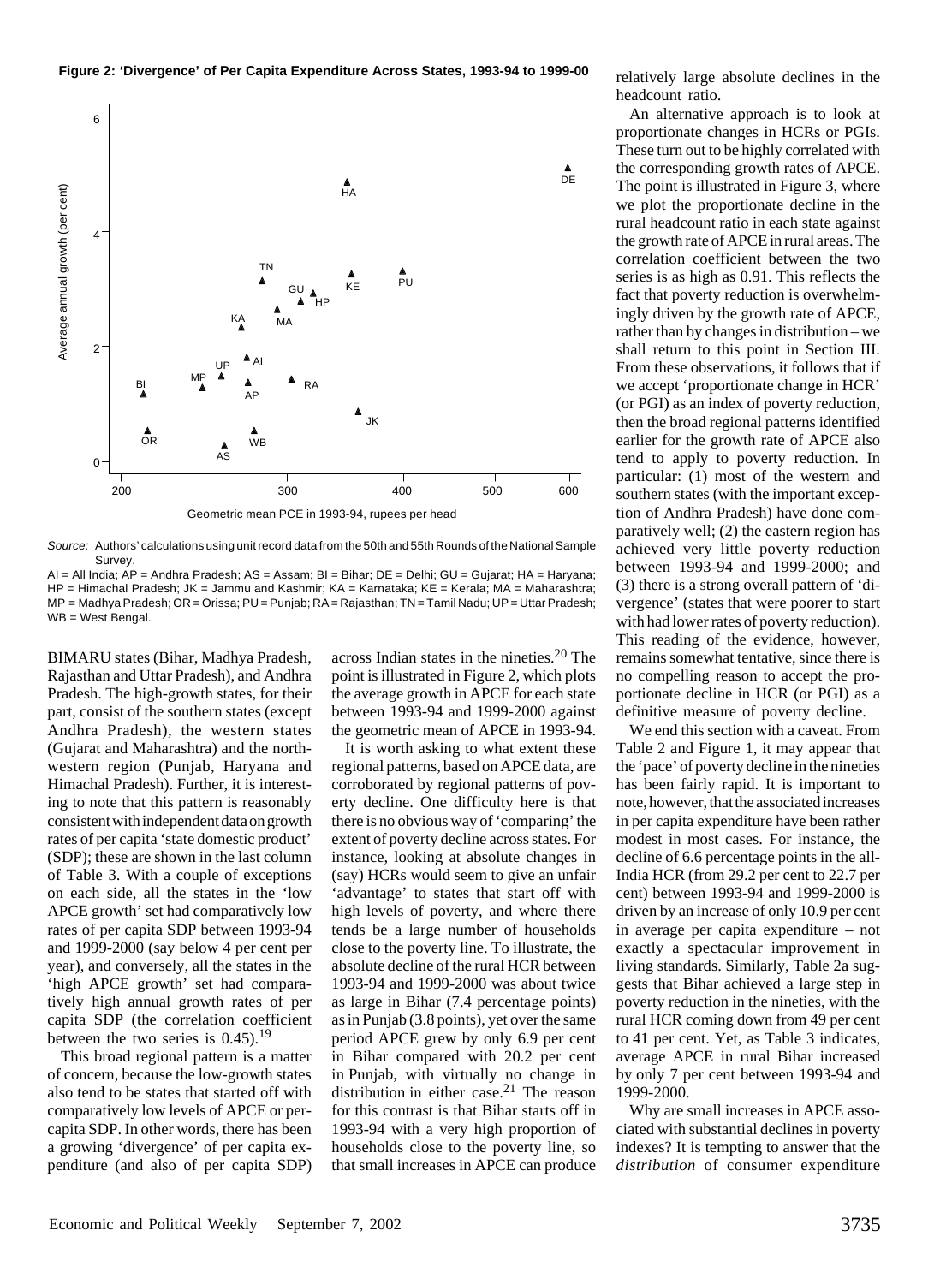must have improved in the nineties. As discussed in Section III, however, this is not the case: indeed economic inequality has increased rather than decreased in the nineties. The correct answer relates to the 'density effect' mentioned earlier (see Section I.2): when many poor households are close to the poverty line, modest increases in APCE can produce substantial declines in standard poverty indexes. One reason for drawing attention to this is that the official poverty estimates have sometimes been used to claim that the nineties have been a period of spectacular achievements in poverty reduction. In fact, when the relevant adjustments are made, and the poverty indexes are read together with the information on APCE growth, poverty reduction in the nineties appears to be more or less in line with previous rates of progress.

## **II Further Evidence**

## **II.1 National Accounts Statistics**

There has been much discussion of the consistency between National Sample Survey data and the 'national accounts' published by the Central Statistical Organisation (CSO).22 The latter include estimates of 'private final consumer expenditure', which is frequently compared with NSS estimates of 'household



Six-year growth of rural APCE

0 5 10 15 20 25 30

**Figure 3: HCR Declines and APCE Growth, 1993-94 to 1999-2000**

Source: Tables 2a and 3.

(Rural)

consumption expenditure'. Over time, the CSO estimates have tended to grow faster than the NSS estimates, leading some commentators to question the reliability of National Sample Survey data.

It is important to note that these two notions of 'consumer expenditure' are not

|                         |       | Six-Year Growth of APCE ('Adjusted'), 1993-94 to 1999-2000 |          | Annual Growth Rate of                   |
|-------------------------|-------|------------------------------------------------------------|----------|-----------------------------------------|
|                         | Rural | Urban                                                      | Combined | Per Capita SDP,<br>1993-94 to 1999-2000 |
| Assam                   | 0.9   | 8.8                                                        | 1.7      | 0.58                                    |
| Orissa                  | 1.4   | $-0.0$                                                     | 3.3      | 2.34                                    |
| West Bengal             | 2.1   | 11.5                                                       | 3.3      | 5.48                                    |
| Jammu and Kashmir       | 5.4   | 8.0                                                        | 5.3      | 2.49                                    |
| Bihar                   | 6.9   | 4.8                                                        | 7.1      | 2.10                                    |
| Madhya Pradesh          | 6.6   | 14.1                                                       | 7.8      | 2.78                                    |
| Andhra Pradesh          | 2.8   | 18.5                                                       | 8.3      | 3.57                                    |
| Rajasthan               | 7.0   | 15.4                                                       | 8.6      | 4.60                                    |
| <b>Uttar Pradesh</b>    | 8.3   | 10.1                                                       | 9.0      | 2.99                                    |
| India                   | 8.7   | 16.6                                                       | 10.9     | 4.36                                    |
| Karnataka               | 9.5   | 26.5                                                       | 14.0     | 5.82                                    |
| Maharashtra             | 14.1  | 16.7                                                       | 15.9     | 3.53                                    |
| Gujarat                 | 15.1  | 20.9                                                       | 16.8     | 4.88                                    |
| <b>Himachal Pradesh</b> | 16.2  | 28.5                                                       | 17.6     | 5.06                                    |
| Tamil Nadu              | 15.7  | 25.1                                                       | 18.9     | 5.39                                    |
| Kerala                  | 19.6  | 18.2                                                       | 19.6     | 4.01                                    |
| Punjab                  | 20.2  | 17.9                                                       | 19.9     | 2.74                                    |
| Haryana                 | 31.0  | 23.0                                                       | 29.2     | 3.05                                    |
| Delhi                   |       | 30.7                                                       | 30.7     | 5.69                                    |

**Table 3: Growth Rates of APCE and Per Capita SDP, 1993-94 to 1999-2000**

Note: The states are arranged in ascending order of the growth rate of APCE for rural and urban area combined.

Sources: For APCE: Authors' calculations from unit record data for the 50th and 55th Rounds of the National Sample Survey. For SDP: Authors' calculations based on unpublished data kindly supplied by the Planning Commission. The figures in the last column should be taken as indicative, given the significant margin of error involved in SDP estimates.

exactly the same, and also that there are major methodological differences between the two sources. The NSS figures are direct estimates of household consumption expenditure. The CSO figures include several items of expenditure that are not collected in the NSS surveys; examples are expenditures by non-profit entreprises, as well as imputed rent by owner occupiers and 'financial intermediation services indirectly measured' (the last item is essentially the net interest earned by financial intermediaries, which is counted as expenditures on intermediation services by households). According to Sundaram and Tendulkar (2002), who quote a recent cross-validation study by the National Accounts Department, the last two items account for 22 per cent of the difference in levels between CSO and NSS estimates of consumer expenditure. Further, the CSO estimates are 'residual' figures, obtained after subtracting other items from the national product. Leaving aside these comparability issues, there is indeed a gap between the CSO-based and NSS-based growth rates of consumer expenditure. According to CSO data, per-capita consumer expenditure has grown at much the same rate as per capita GDP between 1993-94 and 1999-2000 – about 3.5 per cent per year in real terms.23 The corresponding NSS-based estimate associated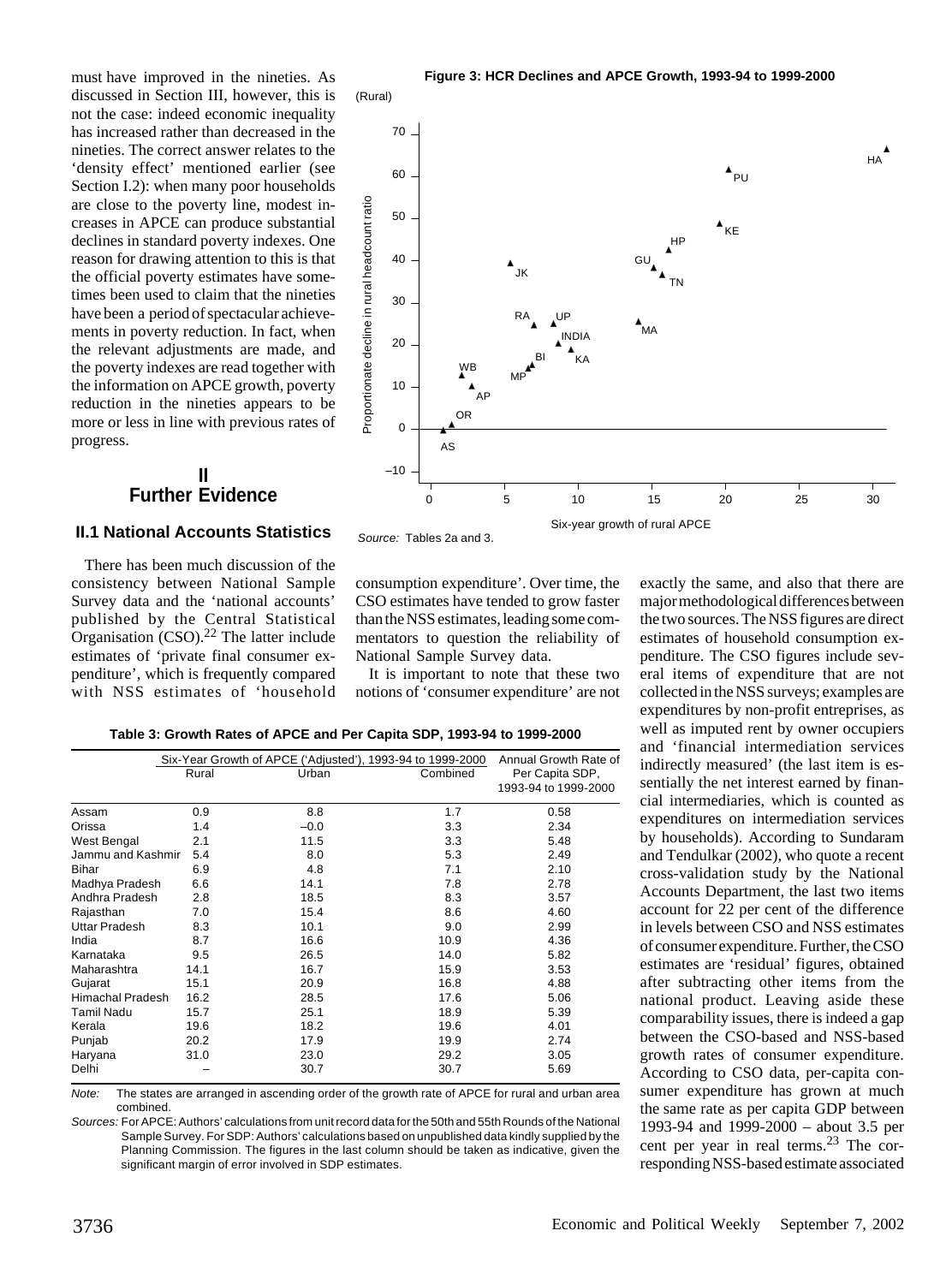with our 'adjusted' APCE figures is around 2 per cent. $24$ 

This is quite different from the situation that prevailed prior to the 55th Round, when consumer expenditure was hardly growing at all according to the NSS 'thin rounds' but galloping forward according to the CSO data. Today, in the light of more recent estimates, the discrepancy looks much smaller. That discrepancy calls for further scrutiny and resolution, but meanwhile, it can hardly be regarded as an indictment of National Sample Survey data. For one thing, the reference categories are not the same. For another, there is no reason to believe that the CSO estimates are more accurate than the NSS estimates; indeed the cross-validation exercise raised serious questions about a number of the consumption categories in the CSO data.<sup>25</sup>

## **II.2 Agricultural Wages**

Agricultural wages provide an important source of further information on poverty. There are, in fact, two ways of thinking about the relevance of this information. First, real agricultural wages are highly correlated with standard poverty indexes such as headcount ratios: where poverty is higher, wages tend to be lower, and vice versa. Based on this statistical association, real wages can be used to provide some information about other poverty indexes. Second, it is also possible to think about the real wage as a rough poverty indicator in its own right. The idea is that, if the labour market is competitive (at least on the supply side), then the real wage measures the 'reservation wage', i e, the lowest wage at which labourers are prepared to work. This has direct evidential value as an indication of the deprived circumstances in which people live (the more desperate people are, the lower the reservation wage), independently of the indirect evidential value arising from the statistical association between real wages and standard poverty indexes such as the headcount ratio.

Detailed information on agricultural wages is available from *Agricultural Wages in India* (AWI), an annual publication of the Directorate of Economics and Statistics, Ministry of Agriculture. The data initially come in the form of districtspecific money wages.<sup>26</sup> These are typically aggregated using the numbers of agricultural labourers in different districts as weights, and deflated using the Consumer Price Index for Agricultural Labourers

(CPIAL). The quality of this information is not entirely clear, but available evidence suggests that it is adequate for the purpose of broad comparisons.<sup>27</sup>

As Figure 4 illustrates, real agricultural wages in different states are highly correlated with expenditure-based poverty indexes (here and elsewhere in this section, the focus is on rural poverty). The main 'outlier' is Kerala, where real wages are far above the 'regression line'; it seems that the power of labour unions in Kerala has raised agricultural wages well above the level found in any other Indian states, but that this does not translate into a correspondingly low level of rural poverty, possibly because high wages are partly offset by high unemployment, or because other determinants of rural poverty are also at work. In 1999-2000, the correlation coefficient between real wages and headcount ratios in different states was 0.79 in absolute value, rising to 0.91 if Kerala is excluded. In 1993-94, the correlation coefficient was 0.87 in absolute value, with or without Kerala. Interestingly, if 'official' HCRs are used instead of our adjusted HCRs, the correlation coefficients come down quite sharply (e g, from 0.91 to 0.73 in 1999-2000 and from 0.87 to 0.54 in 1993-94, without Kerala in both cases). This can be tentatively regarded as a further indication of the plausibility of the proposed adjustments.

Given the close association between real wages and rural poverty, the growth rates of real wages over time provide useful supplementary evidence on poverty trends. According to recent estimates based on AWI data, real agricultural wages were growing at about 5 per cent per year in the eighties and 2.5 per cent per year in the

| Table 4: Growth and the Headcount Ratio, 1993-94 to 1999-2000 |  |
|---------------------------------------------------------------|--|
|                                                               |  |

|                         | $HCR_{50}$ | Derivative with          | <b>Six Years</b> | Change in               | Change in  |
|-------------------------|------------|--------------------------|------------------|-------------------------|------------|
|                         |            | <b>Respect to Growth</b> | Growth           | $HCR_{55}$              | $HCR_{55}$ |
|                         |            |                          |                  | <b>Inequality Fixed</b> | Actual     |
| Rural                   |            |                          |                  |                         |            |
| Andhra Pradesh          | 29.2       | $-0.90$                  | 2.8              | $-2.5$                  | $-3.0$     |
| Assam                   | 35.4       | $-1.27$                  | 0.9              | $-1.4$                  | 0.1        |
| Bihar                   | 48.6       | $-1.06$                  | 6.9              | $-8.2$                  | $-7.4$     |
| Gujarat                 | 32.5       | $-0.91$                  | 15.1             | $-12.1$                 | $-12.4$    |
| Haryana                 | 17.0       | $-0.63$                  | 31.0             | $-12.9$                 | $-11.3$    |
| <b>Himachal Pradesh</b> | 17.1       | $-0.75$                  | 16.2             | $-8.3$                  | $-7.3$     |
| Jammu and Kashmir       | 10.1       | $-0.50$                  | 5.4              | $-2.6$                  | $-4.0$     |
| Karnataka               | 37.9       | $-0.91$                  | 9.5              | $-9.0$                  | $-7.2$     |
| Kerala                  | 19.5       | $-0.62$                  | 19.6             | $-10.3$                 | $-9.5$     |
| Madhya Pradesh          | 36.6       | $-0.93$                  | 6.6              | $-6.5$                  | $-5.3$     |
| Maharashtra             | 42.9       | $-0.81$                  | 14.1             | $-10.9$                 | $-11.0$    |
| Orissa                  | 43.5       | $-1.04$                  | 1.4              | $-1.2$                  | $-0.5$     |
| Punjab                  | 6.2        | $-0.34$                  | 20.2             | $-4.0$                  | $-3.8$     |
| Rajasthan               | 23.0       | $-0.78$                  | 7.0              | $-5.5$                  | $-5.7$     |
| Tamil Nadu              | 38.5       | $-0.90$                  | 15.7             | $-13.3$                 | $-14.1$    |
| <b>Uttar Pradesh</b>    | 28.6       | $-0.79$                  | 8.3              | $-6.6$                  | $-7.2$     |
| West Bengal             | 25.1       | $-0.97$                  | 2.1              | $-2.0$                  | $-3.2$     |
| All-India               | 33.0       | $-0.88$                  | 8.7              | $-6.8$                  | $-6.7$     |
| Urban                   |            |                          |                  |                         |            |
| Andhra Pradesh          | 17.8       | $-0.62$                  | 18.5             | $-9.0$                  | $-6.9$     |
| Assam                   | 13.0       | $-0.64$                  | 8.8              | $-3.1$                  | $-1.2$     |
| Bihar                   | 26.7       | $-0.79$                  | 4.8              | $-4.0$                  | $-2.0$     |
| Gujarat                 | 14.7       | $-0.55$                  | 20.9             | $-8.7$                  | $-8.3$     |
| Haryana                 | 10.5       | $-0.47$                  | 23.0             | $-6.3$                  | $-6.0$     |
| <b>Himachal Pradesh</b> | 3.6        | $-0.26$                  | 28.5             | $-2.9$                  | $-2.4$     |
| Jammu and Kashmir       | 3.1        | $-0.15$                  | 8.0              | $-0.4$                  | $-1.8$     |
| Karnataka               | 21.4       | $-0.60$                  | 26.5             | $-12.9$                 | $-10.6$    |
| Kerala                  | 13.9       | $-0.46$                  | 18.2             | $-7.1$                  | $-4.2$     |
| Madhya Pradesh          | 18.5       | $-0.63$                  | 14.1             | $-8.0$                  | $-4.6$     |
| Maharashtra             | 18.2       | $-0.45$                  | 16.7             | $-6.1$                  | $-6.2$     |
| Orissa                  | 15.2       | $-0.54$                  | 0.0              | 0.1                     | 0.4        |
| Punjab                  | 7.8        | $-0.38$                  | 17.9             | $-4.9$                  | $-4.4$     |
| Rajasthan               | 18.3       | $-0.59$                  | 15.4             | $-8.4$                  | $-7.5$     |
| <b>Tamil Nadu</b>       | 20.8       | $-0.66$                  | 25.1             | $-12.9$                 | $-9.6$     |
| <b>Uttar Pradesh</b>    | 21.7       | $-0.59$                  | 10.1             | $-6.0$                  | $-4.4$     |
| West Bengal             | 15.5       | $-0.56$                  | 11.5             | $-5.8$                  | $-4.3$     |
| Delhi                   | 8.8        | $-0.26$                  | 30.7             | $-5.7$                  | $-6.4$     |
| All-India               | 17.8       | $-0.56$                  | 16.6             | $-7.4$                  | $-5.9$     |

Source: Authors' calculations from the unit record data of the 43rd , 50th , and 55th Rounds of the NSS. Note that the hypothetical all-India figures are calculated on the counterfactual asssumption that each household received the state growth rate. They therefore do not show what would have happened had growth been more equally distributed across the states: see the text for this alternative calculation.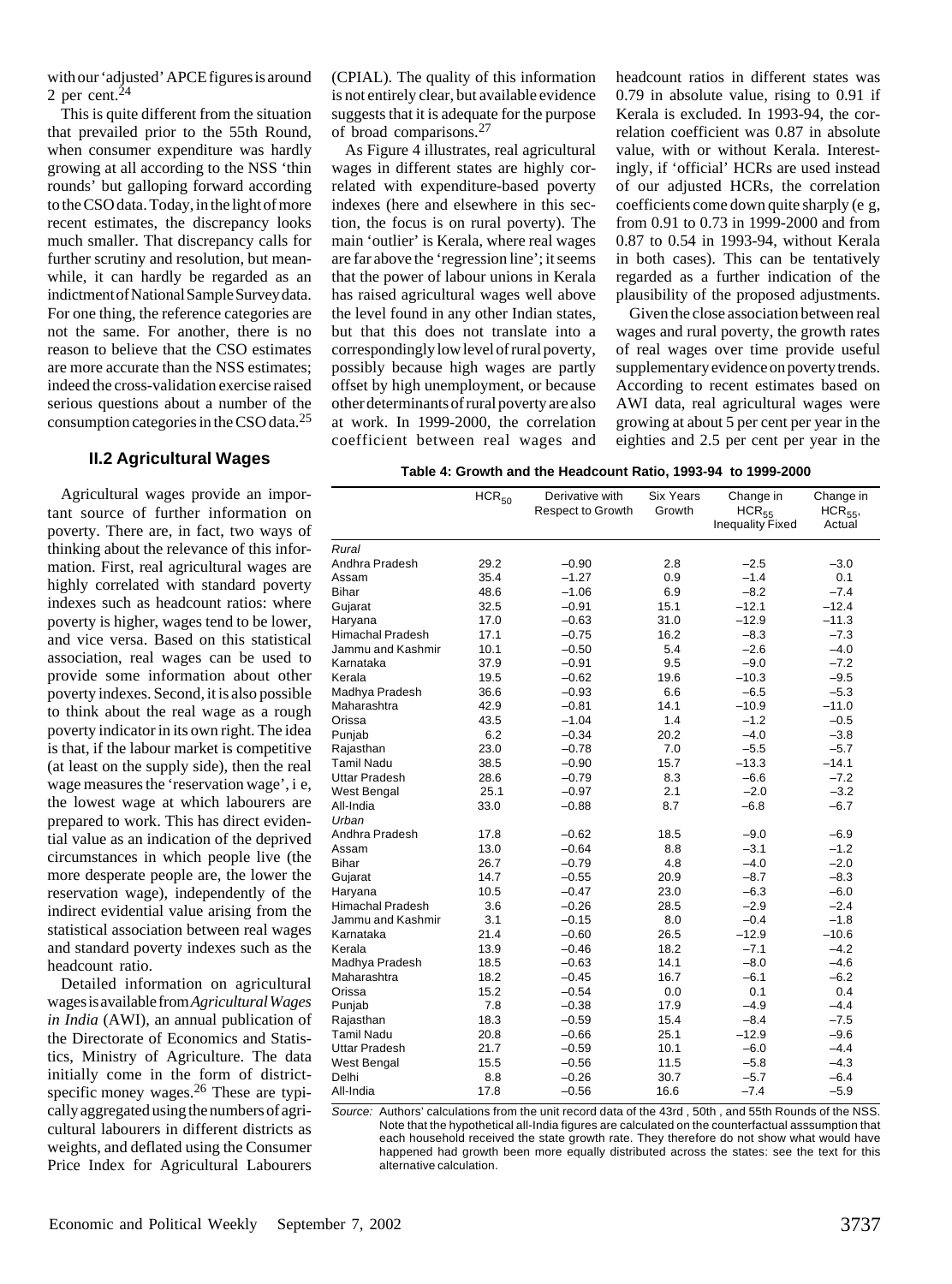nineties.28 Thus, real agricultural wages were growing considerably faster in the eighties than in the nineties. But even the reduced growth rate of agricultural wages in the nineties, at 2.5 per cent per year, points to significant growth of per capita expenditure among the poorer sections of the population and reinforces our earlier findings on poverty reduction. In fact, this reduced growth rate is a little *higher* than the growth rate of average per capita expenditure (1.5 per cent per year) that sustains our estimated declines of rural headcount ratios and headcount indexes between 1993-94 and 1999-2000.

The data on real wages also provide some independent corroboration of the state-specific patterns of poverty decline. This is illustrated in Figure 5, where we plot state-specific estimates of the growth rate of real agricultural wages in the nineties against the estimated proportionate decline in the headcount ratio (a very similar pattern applies to the poverty-gap index). Here the two main outliers are Punjab and Haryana, where the headcount ratio has declined sharply without a correspondingly sharp increase in real wages (indeed without any such increase, in the case of Punjab). Leaving out these two outliers, the association between the two series is remarkably close (with a correlation coefficient of 0.88).

An interesting sidelight emerging from Figure 5 is that a healthy growth of real agricultural wages appear to be a 'sufficient' condition for substantial poverty decline in rural areas: all the states where real wages have grown at more than, say, 2.5 per cent per year in the nineties have experienced a comparatively sharp reduction of the rural headcount ratio. Conversely, in states with low rates of reduction of the headcount ratio (say, 15 per cent or less over six years), real wages have invariably grown at less than 2 per cent per year. This applies in particular to the entire eastern region (Assam, Orissa, West Bengal and Bihar) and also to Andhra Pradesh and Madhya Pradesh.

Independent evidence on the growth rates of real wages has recently been presented by K Sundaram (2001a, 2001b), based on the 'employment-unemployment surveys' (EUS) of the National Sample Survey for 1993-94 and 1999-2000. For the present purpose, these surveys are comparable. Sundaram estimates that the real earnings of agricultural labourers have grown at about 2.5 per cent per year between 1993-94 and 1999-2000. These are tentative

**Figure 4: Agricultural Wages and Rural Poverty, 1999-2000**



Source: Drèze and Sen (2002), Statistical Appendix, Table A 3, and Table 2a of this paper. The "real agricultural wage" is a three-year average ending in 1999-2000.

estimates, based as they are on data for two years only. Yet it is reassuring to find that they are consistent with the AWI-based estimates.

#### **II.3 The 'Employment-Unemployment Surveys'**

The National Sample Survey's 1993-94 and 1999-2000 employment-unemployment surveys (EUS) also include consumer expenditure data. These can be used for further scrutiny of poverty trends. This task has been undertaken in a recent paper by Sundaram and Tendulkar (2002). They note that the consumption survey in the 1999-2000 EUS uses the traditional 30 day reporting period, but differs from the standard questionnaire by only asking an abbreviated set of questions. However, the authors find that, in those cases where the questions have comparable coverage, the means from the EUS, using the traditional 30-day reporting period, are typically close to those from the 30-day questionnaire in the main consumption survey. Based on this correspondence, they argue that the 30-day questions in the main 1999-2000 survey were not much distorted by the seven-day questions that were asked alongside them. In this version of events, the major source of incomparability between the 55th and 50th Rounds is not the contamination of the 30-day questions, but rather the revised treatment of the low

frequency items, for which the reporting period was 30 days in the 50th Round and 365 days in the 55th Round. As we have already noted, the 365-day reporting period for these items pulls up the lower tail of the consumption distribution, and thus biases down the headcount ratio compared with earlier methods. However, Sundaram and Tendulkar note that the 50th Round contained both 30-day and 365-day reporting periods for the low frequency items. Hence, by recalculating the 50th Round headcounts using the 365-day responses, they can put the 50th and 55th Rounds on a roughly comparable basis. When they do this, they find that, in both rural and urban sectors, they can confirm a little more than three-quarters of the official decline in the headcount ratios between the two rounds [Sundaram and Tendulkar 2002: Table III.8]. These calculations are not identical to our first-step adjustments (see Table 1a), but they are close enough to inspire some confidence that both sets of results are in the right range.

To sum up, the all-India poverty indexes presented earlier in this paper are broadly consistent with independent evidence from the national accounts statistics and the employment-unemployment surveys, as well as with related information on agricultural wages. There is also some congruence between the inter-state contrasts emerging from NSS data and independent information on state-specific growth rates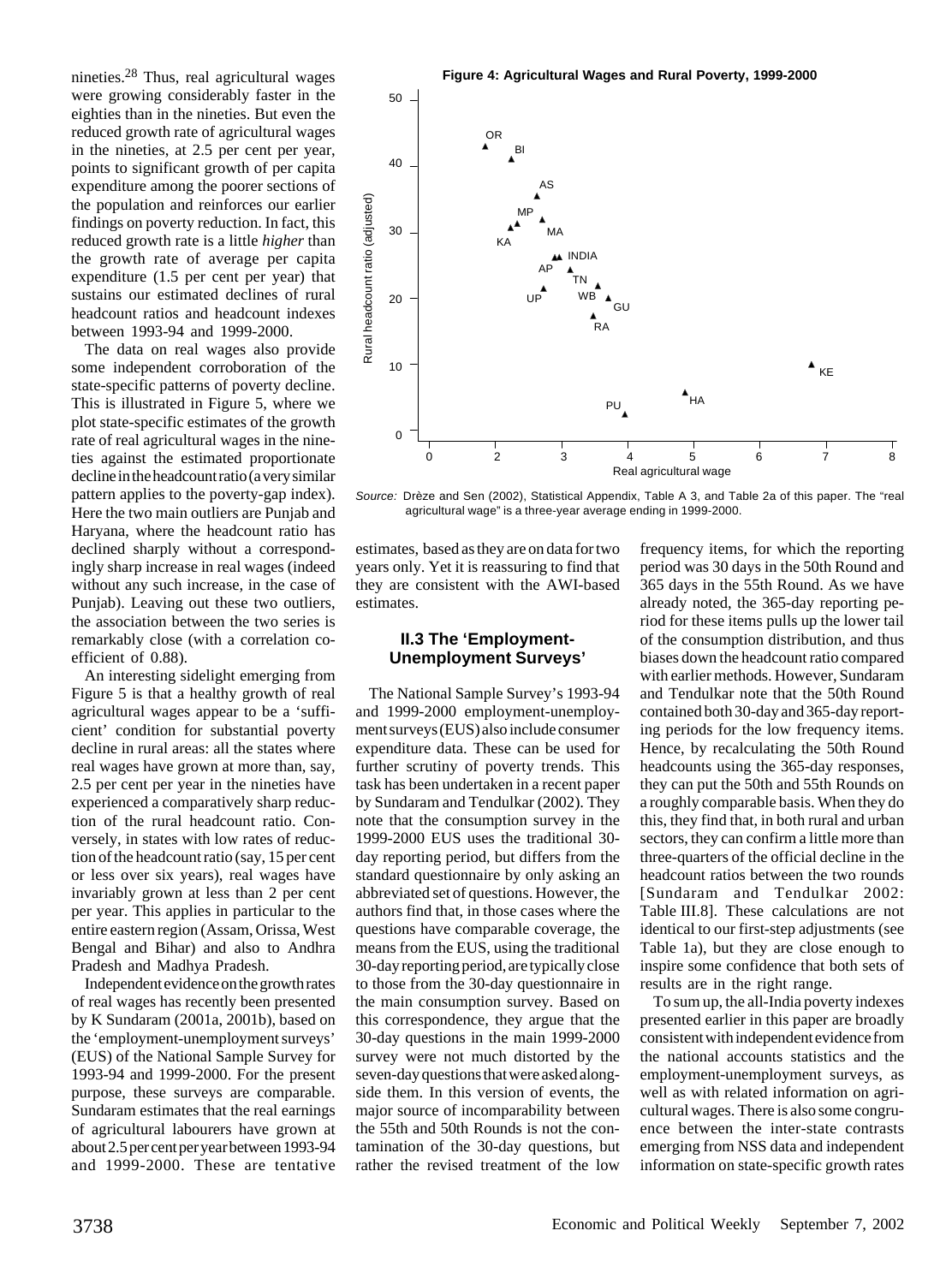

Source: See Figure 4.

of 'state domestic product' and real agricultural wages. The combined evidence from these different sources is fairly strong, even though each individual source has significant limitations.

## **III Economic Inequality in the Nineties**

## **III.1 Growth, Poverty and Inequality**

It is possible to think about poverty decline, as captured by standard poverty indexes, in terms of two distinct components: a growth component and a distribution component. The growth component reflects the increase of average per capita expenditure. The distribution component captures any change that may take place in the distribution of per capita expenditure over households.

This decomposition exercise is pursued in Table 4, with reference to the headcount ratio (very similar results apply to the poverty-gap index). The first column repeats the headcount ratio for 1993-94 from Table 2. The second column (labelled 'derivative with respect to growth') shows our estimate of the percentage-point reduction in HCR associated with a distribution-neutral, 1 per cent increase in APCE in the relevant state. To illustrate, in rural Andhra Pradesh a 1 per cent increase in APCE in 1993-94, with no change in

distribution, would have led to a decline of 0.9 percentage points in the rural headcount ratio.<sup>29</sup> This derivative depends positively on the fraction of people who are at or near the poverty line, which is typically larger in the poorer states. The figures in column 2 vary from –1.27 in rural Assam to –0.15 in urban Jammu and Kashmir. Column 3 reproduces the total percentage growth between 1993-94 and 1999-2000 from Table 3.

If we multiply the second column (the derivative with respect to growth) by the third column (the amount of growth), we get an estimate of the amount of poverty reduction that we would expect from growth alone, in the absence of any change in the shape of the distribution. This is an approximation, because the derivative is likely to change as the headcount ratio falls. In column 4, we report a more precise calculation: an estimate of what the headcount ratio would have been in 1999-2000 if the distributions of consumption in each state were identical to those in 1993-94, but had been shifted upwards by the amount of growth in real per capita expenditure that actually took place. This can be readily calculated by reducing the 1993-94 poverty lines by the amount of growth, and re-estimating the headcount ratios from these adjusted lines and the 1993-94 expenditure data. These hypothetical changes can then be compared with the *actual* reductions in the headcount ratios, shown in the final column. The difference

between these last two columns is the change in the headcount ratio that is attributable to changes in the shape of the consumption distribution.

It is important to note that the last two columns are highly correlated. The correlation coefficients across the states are 0.97 (rural) and 0.93 (urban), so that growth alone can predict much of the cross-state pattern of reduction in HCRs. Nevertheless, the estimates are far from identical. In particular, the all-India calculations show that 'growth alone' would have reduced the poverty rate by *more* than actually happened, implying that there was an increase in inequality that offset some of the effects of growth, or put differently, that APCE growth among the poor was less than the average. These inequality effects vary somewhat from state to state and are much weaker in rural than in urban areas. In urban India, increasing inequality moderated the decline in the headcount ratio in all states except Delhi, Maharashtra, and Jammu and Kashmir. In some cases, such as urban Kerala and Madhya Pradesh, the 'moderating effect' is pronounced, with actual rates of reduction only a little over half those predicted by the growth in the mean.

For the urban sector as a whole (the last row of the table), the actual decline in the HCR is one and a half points lower (5.9 versus 7.4 per cent) than would have been the case had growth been equally distributed within each state. This estimate, which is the population-weighted average of the corresponding numbers for each state, calculates what would have happened if each household in each state had experienced the average growth for that state. An alternative, and equally interesting, counterfactual is what would have happened if, between 1993-94 and 1999-2000, each household in the country had experienced the countrywide growth rate of 10.9 per cent. Such a calculation yields an all-India HCR of 21.4 per cent (for rural and urban areas combined), compared with an actual all-India HCR of 22.7 per cent based on the 55th Round. In other words, the all-India HCR in 1999-2000 was 1.3 percentage points higher than it would have been (with the same growth rate of APCE) in the absence of any increase in inequality.

#### **III.2 Aspects of Rising Inequality**

Three aspects of rising economic inequality in the nineties have come up so far in our story. First, we found strong evidence of 'divergence' in per capita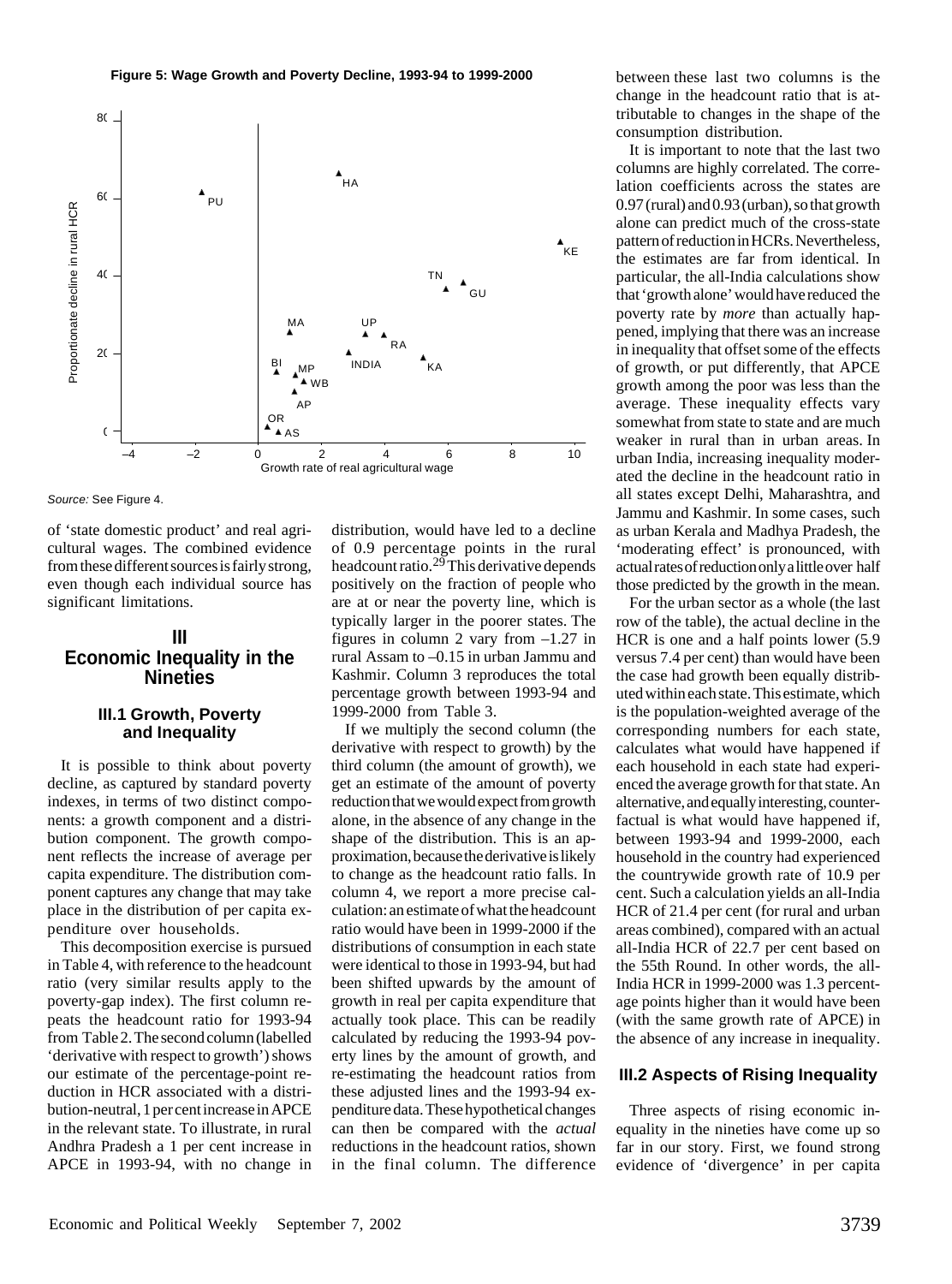consumption across states. Second, our estimates of the growth rates of per capita expenditure between 1993-94 and 1999- 2000 (Table 3) point to a significant increase in rural-urban inequalities at the all-India level, and also in most individual states. Third, the decomposition exercise in the preceding section shows that rising inequality within states, particularly in the urban sector, has moderated the effects of growth on poverty reduction.

Table 5 provides more systematic evidence on recent changes in consumption inequality within each sector of each state using two different measures of inequality. We show the logarithm of the difference of the arithmetic and geometric means (approximately the fraction by which the arithmetic mean exceeds the geometric mean), as well as the variance of the logarithm of per capita expenditure.

The table shows that the correction for questionnaire design is critical for understanding what has been happening. (Note that the correction for prices has no effect within sectors and states.) The direct use of the unit record data in the 55th Round, with no adjustment, shows a substantial *reduction* in inequality within the rural sectors of most states, with little or no increase in the urban sectors. With the correction, we see that within-state rural inequality has not fallen, and that there have been marked increases in within-state urban inequality. We suspect that the main reason why the unadjusted data are so misleading in this context is the change from 30 to 365 days in the reporting period for the low frequency items (durable goods, clothing and footwear, and institutional medical and educational expenditures). The longer reporting period actually reduces the mean expenditures on those items, but because a much larger fraction of people report *something* over the longer reporting period, the bottom tail of the consumption distribution is pulled up, and both inequality and poverty are reduced. Whether 365 days are a better or worse reporting period than 30-days could be argued either way, but the main point here is that the 55th and 50th Rounds are not comparable, and that the former artificially shows too little inequality compared with the latter. Once the corrections are made, we see that, in addition to increasing inequality between states, there has been a marked increase in consumption inequality within the urban sector of nearly all states.

Two further pieces of evidence are worth mentioning in this context. First, our findings on rising economic inequality within the urban sector are consistent with recent work by Banerjee and Piketty (2001), who use income tax records to document very large increases in income among the very highest income earners. They show that, in the 1990s, real incomes among the top one per cent of income earners increased by a half in real terms, while those of the top 1 per cent of 1 per cent increased by a factor of three in real terms.

Second, it is interesting to compare the growth rate of real wages for agricultural labourers with that of public sector salaries. As we saw earlier, real agricultural wages have grown at 2.5 per cent or so in the nineties. Public sector salaries, for their part, have grown at almost 5 per cent per year during the same period.30 Given that public-sector employees tend to be much better off than agricultural labourers, this can be taken as an instance of rising economic disparities between different occupation groups. Since agricultural labourers and public sector employees typically reside in rural and urban areas, respectively, this finding may just be another side of the coin of rising ruralurban disparities. Even then, it strengthens the evidence presented earlier on aspects of rising economic inequality in the nineties.

To sum up, except for the absence of clear evidence of rising intra-rural inequality within states, we find strong indications of a pervasive increase in economic inequality in the nineties. This is a new development in the Indian economy: until 1993-94, the all-India Gini coefficients of per capita consumer expenditure in rural and urban areas were fairly stable.<sup>31</sup> Further, it is worth noting that the rate of increase of economic inequality in the nineties is far from negligible. For instance, the compounding of inter-state 'divergence' and rising rural-urban

**Table 5: Inequality Measures**

|                         | logAM¥logGMª |      |          | Variance of Logs |                                                        |          |
|-------------------------|--------------|------|----------|------------------|--------------------------------------------------------|----------|
|                         | 50th Round   |      |          |                  | 55th Round 55th Round 50th Round 55th Round 55th Round |          |
|                         |              |      | Adjusted |                  |                                                        | Adjusted |
| Andhra Pradesh          | 0.14         | 0.09 | 0.13     | 0.24             | 0.17                                                   | 0.22     |
| Assam                   | 0.05         | 0.07 | 0.06     | 0.10             | 0.13                                                   | 0.11     |
| <b>Bihar</b>            | 0.08         | 0.07 | 0.08     | 0.16             | 0.13                                                   | 0.16     |
| Gujarat                 | 0.10         | 0.09 | 0.11     | 0.17             | 0.18                                                   | 0.18     |
| Haryana                 | 0.16         | 0.10 | 0.23     | 0.28             | 0.19                                                   | 0.31     |
| <b>Himachal Pradesh</b> | 0.13         | 0.10 | 0.14     | 0.22             | 0.17                                                   | 0.24     |
| Jammu and Kashmir       | 0.10         | 0.06 | 0.07     | 0.16             | 0.12                                                   | 0.14     |
| Karnataka               | 0.12         | 0.10 | 0.12     | 0.21             | 0.18                                                   | 0.22     |
| Kerala                  | 0.15         | 0.14 | 0.16     | 0.26             | 0.24                                                   | 0.27     |
| Madhya Pradesh          | 0.13         | 0.10 | 0.12     | 0.22             | 0.18                                                   | 0.22     |
| Maharashtra             | 0.16         | 0.11 | 0.16     | 0.27             | 0.20                                                   | 0.28     |
| Orissa                  | 0.10         | 0.10 | 0.12     | 0.18             | 0.18                                                   | 0.21     |
| Puniab                  | 0.13         | 0.10 | 0.14     | 0.22             | 0.19                                                   | 0.24     |
| Rajasthan               | 0.12         | 0.07 | 0.10     | 0.20             | 0.14                                                   | 0.18     |
| <b>Tamil Nadu</b>       | 0.16         | 0.14 | 0.15     | 0.27             | 0.23                                                   | 0.24     |
| Uttar Pradesh           | 0.13         | 0.10 | 0.12     | 0.23             | 0.18                                                   | 0.21     |
| West Bengal             | 0.11         | 0.09 | 0.08     | 0.17             | 0.15                                                   | 0.15     |
| All-India Rural         | 0.14         | 0.11 | 0.14     | 0.23             | 0.21                                                   | 0.24     |
| Andhra Pradesh          | 0.17         | 0.16 | 0.17     | 0.30             | 0.29                                                   | 0.33     |
| Assam                   | 0.13         | 0.16 | 0.14     | 0.25             | 0.30                                                   | 0.27     |
| Bihar                   | 0.15         | 0.17 | 0.17     | 0.27             | 0.30                                                   | 0.30     |
| Gujarat                 | 0.14         | 0.14 | 0.14     | 0.25             | 0.25                                                   | 0.26     |
| Haryana                 | 0.13         | 0.14 | 0.15     | 0.24             | 0.27                                                   | 0.28     |
| <b>Himachal Pradesh</b> | 0.38         | 0.16 | 0.42     | 0.37             | 0.29                                                   | 0.40     |
| Jammu and Kashmir       | 0.13         | 0.09 | 0.12     | 0.24             | 0.16                                                   | 0.21     |
| Karnataka               | 0.16         | 0.18 | 0.17     | 0.31             | 0.32                                                   | 0.34     |
| Kerala                  | 0.20         | 0.17 | 0.22     | 0.31             | 0.32                                                   | 0.37     |
| Madhya Pradesh          | 0.18         | 0.17 | 0.18     | 0.29             | 0.29                                                   | 0.33     |
| Maharashtra             | 0.21         | 0.21 | 0.21     | 0.40             | 0.36                                                   | 0.40     |
| Orissa                  | 0.15         | 0.14 | 0.16     | 0.29             | 0.26                                                   | 0.29     |
| Punjab                  | 0.13         | 0.14 | 0.14     | 0.23             | 0.25                                                   | 0.25     |
| Rajasthan               | 0.14         | 0.13 | 0.14     | 0.25             | 0.23                                                   | 0.26     |
| <b>Tamil Nadu</b>       | 0.21         | 0.27 | 0.20     | 0.39             | 0.34                                                   | 0.35     |
| <b>Uttar Pradesh</b>    | 0.17         | 0.18 | 0.19     | 0.31             | 0.31                                                   | 0.34     |
| West Bengal             | 0.19         | 0.20 | 0.19     | 0.34             | 0.31                                                   | 0.35     |
| Delhi                   | 0.29         | 0.21 | 0.30     | 0.43             | 0.39                                                   | 0.46     |
| All-India Urban         | 0.19         | 0.20 | 0.21     | 0.34             | 0.34                                                   | 0.37     |
| All-India               | 0.17         | 0.18 | 0.19     | 0.29             | 0.29                                                   | 0.32     |

Note: a AM is the arithmetic mean and GM is the geometric mean: the difference in their logarithms is the mean relative deviation, a measure of inequality.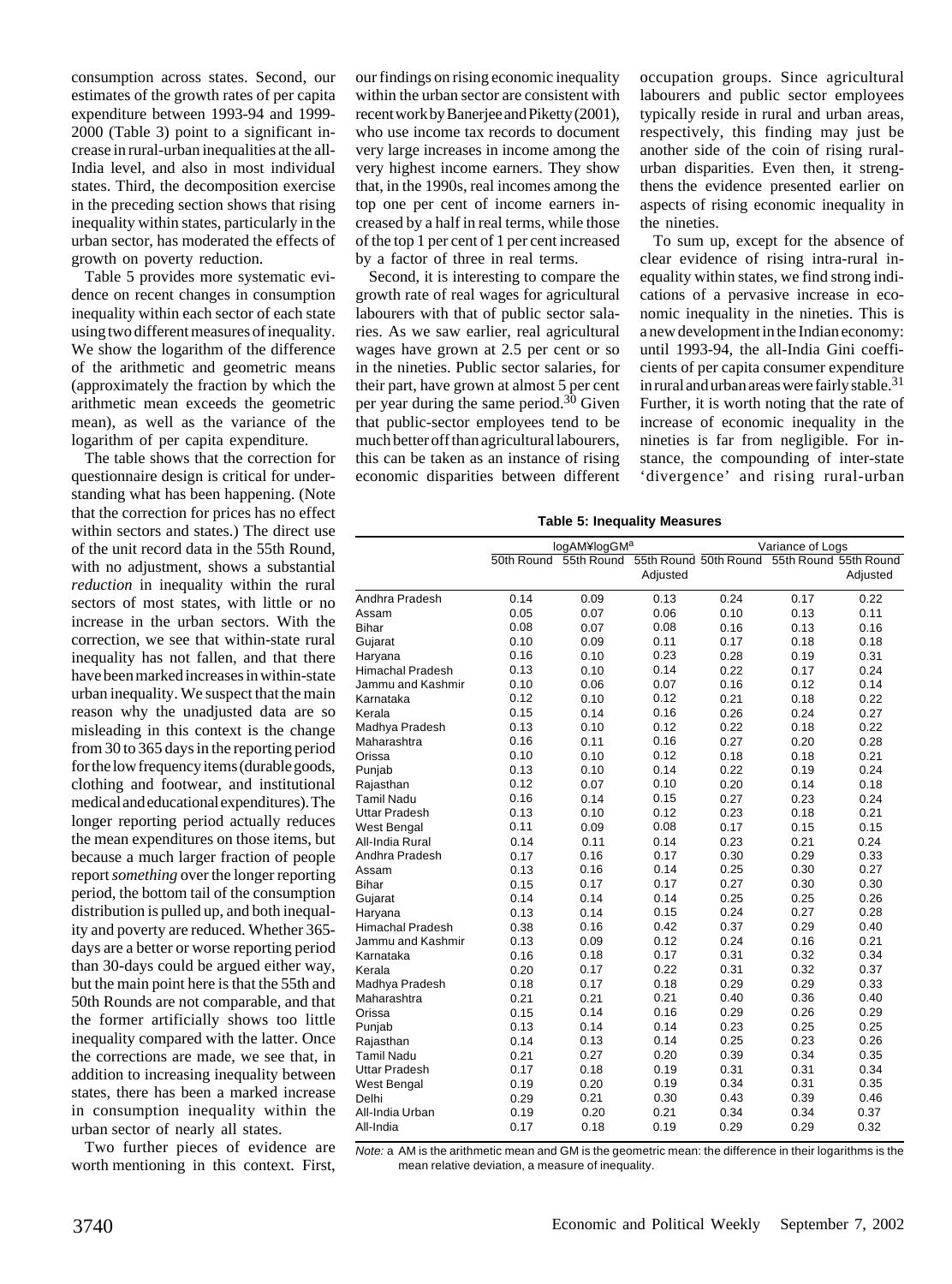

**Figure 6: Food Intake for Different Per Capita Income Groups, as a Proportion (Per Cent) of Average Intake (1996-97)**

Source: Calculated from National Nutrition Monitoring Bureau (1999), Table 6.9. The data relate to rural areas of eight sample states.

disparities produces very sharp contrasts in APCE growth between the rural sectors of the slow-growing states and the urban sectors of the fast-growing states (Table 3). This is further compounded by the accentuation of intra-urban inequality, which is itself quite substantial, bearing in mind that the change is measured over a short period of six years (Table 5).

It might be argued that a temporary increase in economic inequality is to be expected in a liberalising economy, and that this trend is likely to be short-lived. Proponents of the 'Kuznets curve' may even expect it to be reversed in due course. However, China's experience of sharp and sustained increase in economic inequality over a period of more than 20 years, after market-oriented economic reforms were initiated in the late 1970s, does not inspire much confidence in this prognosis.<sup>32</sup> It is, in fact, an important pointer to the possibility of further accentuation of economic disparities in India in the near future.

## **IV Qualifications and Concerns**

## **IV.1 Food Consumption**

There have been major changes in India's food economy in the nineties. The eighties were a period of healthy growth in agricultural output, food production, and real agricultural wages. During the nineties, however, productivity increases slowed down in many states. The quantity index of agricultural production grew at a lame 2 per cent per year or so. The growth of real agricultural wages slowed down considerably. And cereal production barely kept pace with population growth. $33$ 

The virtual stagnation of per capita cereal production in the nineties has been accompanied by a gradual switch from net imports to net exports, and also by a massive accumulation of public stocks. Correspondingly, there has been no increase in estimated per capita 'net availability' of cereals (Table 6). If anything, net availability declined a little, from a peak of about 450 grams per person per day in 1990 to 420 grams or so at the end of the nineties. This is consistent with independent evidence, from National Sample Survey data, of a decline in per capita cereal consumption in the nineties. Between 1993-94 and 1999- 2000, for instance, average cereal consumption per capita declined from 13.5 kg per month to 12.7 kg per month in rural areas, and from 10.6 to 10.4 kg per month in urban areas.34 This comparison is based on the 'uncorrected' 55th Round data, and the 'true' decline may be larger still, given the changes in questionnaire design (Section I.1).

The reduction of cereal consumption in the nineties may seem inconsistent with the notion that poverty has declined during the same period. Indeed, this pattern has been widely invoked as evidence of 'impoverishment' in the nineties. If cereal consumption is declining, how can poverty be declining?

It is worth noting, however, that the decline of cereal consumption is not new. A similar decline took place (according to National Sample Survey data) during the seventies and eighties, when poverty was certainly declining. Hanchate and Dyson's (2000) recent comparison of rural food consumption patterns in 1973-74 and 1993-94 sheds some useful light on this matter. As the authors show, during this period per capita cereal consumption in rural areas declined quite sharply on average (from 15.8 to 13.6 kgs per person per month), but rose among the poorest households. The decline in the average is driven by reduced consumption among the higher expenditure groups.<sup>35</sup>

The average decline is unlikely to be driven by changes in relative prices; indeed, there has been little change in food prices, relative to other prices, in the intervening period. Instead, this pattern appears to reflect a substitution away from cereals to other food items as incomes rise (at least beyond a certain threshold). The consumption of 'superior' food items such as vegetables, milk, fruit, fish and meat did rise quite sharply over the same period, across all expenditure groups. Seen in this light, the decline of average cereal consumption may not be a matter of concern per se. Indeed, average cereal consumption is inversely related to per capita income across countries (e g, it is lower in China than in India, and even lower in the United States), and the same applies across states within India (e g, cereal consumption is higher in Bihar or Orissa than in Punjab or Haryana).

Food intake data collected by the National Nutrition Monitoring Bureau (NNMB) shed further light on this issue. Aside from detailed information on food intake, the NNMB surveys include rough estimates of household incomes. These are used in Figure 6 to display the relation between per-capita income and food intake, for different types of food. The substitution from cereals towards other food items with rising per-capita income emerges quite clearly.<sup>36</sup> This pattern, if confirmed, would fit quite well with the data on change over time.37 It also implies that the decline of average cereal consumption in the nineties is not inconsistent with our earlier findings on poverty decline.38

#### **IV.2 Localised Impoverishment and Hidden Costs**

The overall decline of poverty in the nineties does not rule out the possibility of impoverishment among specific regions or social groups. That possibility, of course, is not new, but it is worth asking whether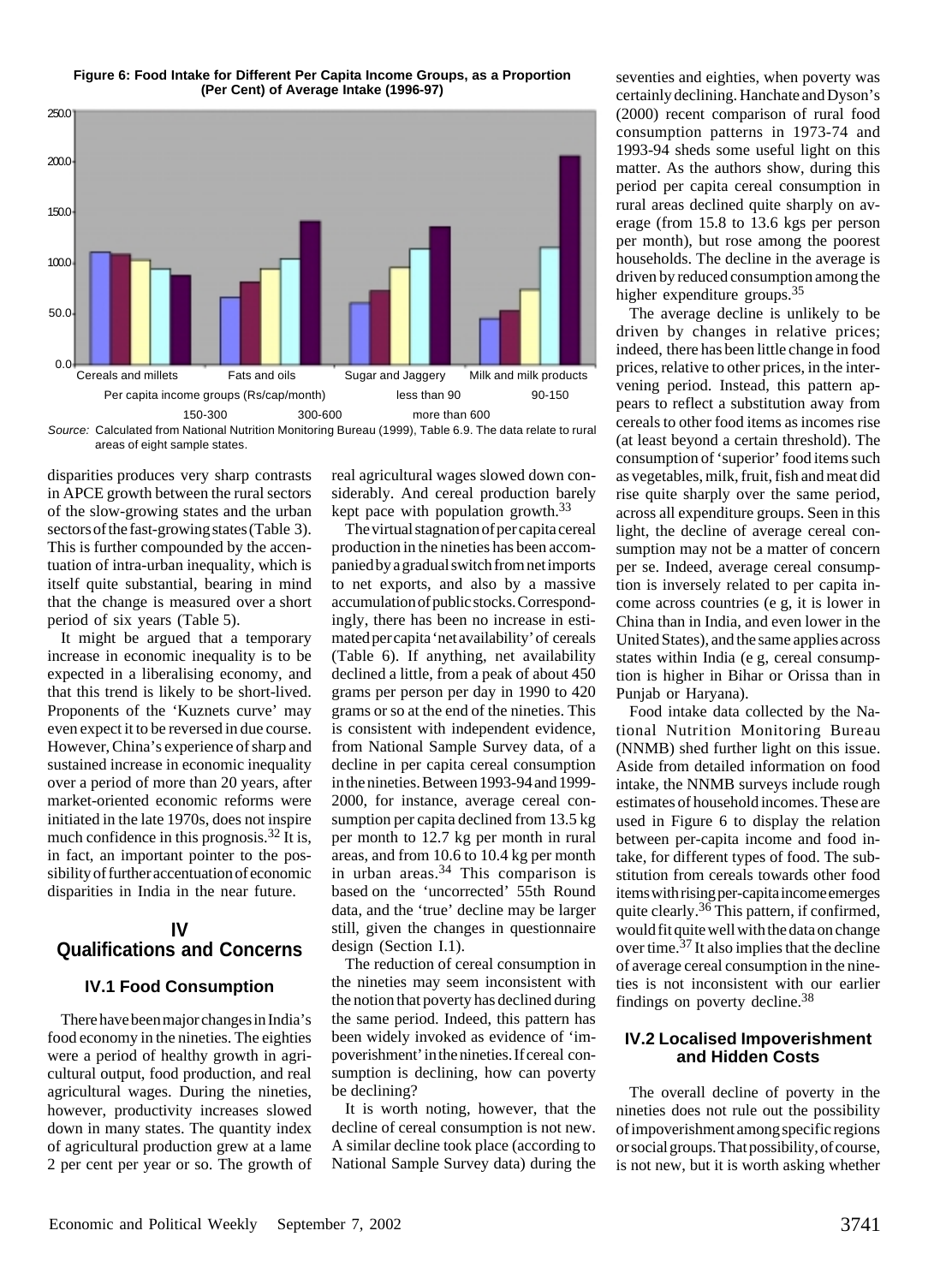#### **Figure 7:Progress of Selected Social Indicators in the 1980s and 1990s** (Per Cent Per Year)



Source: Drèze and Sen (2002), chapter 9.

its scope has expanded during the last decade. As the economy gives greater room to market forces, uncertainty and inequality often increase, possibly leading to enhanced economic insecurity among those who are not in a position to benefit from the new opportunities, or whose livelihoods are threatened by the changes in the economy. The increase of economic inequality in the nineties, noted earlier, suggests that tendencies of this kind may well be at work in India today. Adverse trends in living standards could take several distinct forms, including: (1) impoverishment among specific regions or social groups, (2) heightened uncertainty in general, and (3) growing 'hidden costs' of economic development.

In connection with the first point, we have already noted that some of the poorer states, notably Orissa and Assam, have not fared well at all in the nineties. It is quite possible that the poorer regions within these states have done even worse, to the point of absolute impoverishment for substantial sections of the population. In the case of Orissa, there is some independent evidence of localised impoverishment in the poorer districts, due inter alia to the destruction of the local environmental base and to the dismal failure of state-sponsored development programmes [Drèze 2001].<sup>39</sup>

Similarly, the overall improvement of living standards may hide instances of impoverishment among specific occupation groups. The nineties have been a period of rapid structural change in the Indian economy, leading in some cases to

considerable disruption of earlier livelihood patterns. Examples include a deep recession in the powerloom sector, a serious crisis in the edible oil industry after import tariffs were slashed, periodic waves of bankruptcy among cotton growers, the displacement of traditional fishing by commercial shrimp farms, and a number of sectoral crises associated with the abrupt lifting of quantitative restrictions on imports in mid-2001.40 The destruction of local environmental resources is another common cause of disrupted livelihoods in many areas.

A related issue is the possibility of 'hidden hardships' associated with recent patterns of economic development. To illustrate, there is much evidence that, in many of the poorer regions of India, further impoverishment has been avoided mainly through seasonal labour migration.<sup>41</sup> The latter often entails significant social costs that

are poorly captured, if at all, in standard poverty indexes or for that matter in the other social indicators examined in this paper. Examples of such costs include irregular school attendance, the spread of HIV/AIDS, the disruption of family life, and rising urban congestion.42 Similarly, involuntary displacement of persons affected by large development projects such as dams and mines tends to have enormous human costs. These, again, are largely hidden from view in income-based analyses of poverty. In fact, the incomes of displaced persons often rise (with 'cash compensation') even as their lives are being shattered.43 The 'informalisation' of labour markets is another example of economic change with substantial hidden costs (e g, longer working hours, higher insecurity, lower status, and deteriorating work conditions).44 These issues are not new, but it is important to acknowledge the possibility that the hidden costs of economic growth have intensified in the nineties.

This acknowledgement helps to reconcile the survey-based evidence reviewed earlier with widespread media reports, in recent years, of sectoral economic crises and localised impoverishment.<sup>45</sup> This issue calls for further scrutiny, based on more focused analysis of survey data as well as on micro-studies.

## **IV.3 The 'Thin' Rounds: An Unresolved Puzzle?**

We have so far said very little about the 'thin' rounds, and the poverty estimates that can be calculated from them. Yet Figure 1 shows that the recent thin rounds, from the 51st through the 54th Round, generate poverty estimates that are hard to reconcile with the quinquennial 'thick' rounds. If we were to connect up these

| Table 6: Cereal Availability in the Nineties |                            |  |  |  |
|----------------------------------------------|----------------------------|--|--|--|
|                                              | (Grams per person per day) |  |  |  |

| (Grams per person per uay) |                       |             |                                       |                                 |  |  |  |
|----------------------------|-----------------------|-------------|---------------------------------------|---------------------------------|--|--|--|
|                            | <b>Net Production</b> | Net Imports | Net Change in<br><b>Public Stocks</b> | 'Net Availability'<br>$(1+2-3)$ |  |  |  |
| 1985-89                    | 422.7                 | 2.0         | $-5.3$                                | 430.1                           |  |  |  |
| 1990                       | 456.9                 | 0.3         | 5.0                                   | 452.1                           |  |  |  |
| 1991                       | 447.9                 | $-1.4$      | 0.4                                   | 446.1                           |  |  |  |
| 1992                       | 446.8                 | 1.3         | 4.2                                   | 443.8                           |  |  |  |
| 1993                       | 446.4                 | 2.5         | 16.6                                  | 432.3                           |  |  |  |
| 1994                       | 456.3                 | 0.2         | 16.6                                  | 439.9                           |  |  |  |
| 1995                       | 448.6                 | $-5.9$      | $-2.3$                                | 445.1                           |  |  |  |
| 1996                       | 451.7                 | $-6.9$      | $-11.7$                               | 456.4                           |  |  |  |
| 1997                       | 445.5                 | $-6.7$      | $-4.2$                                | 443.0                           |  |  |  |
| 1998                       | 455.3                 | $-4.7$      | 11.0                                  | 439.6                           |  |  |  |
| 1999                       | 456.3                 | $-5.4$      | 25.3                                  | 425.6                           |  |  |  |
| 2000                       | 452.7                 | $-5.2$      | 30.7                                  | 416.8                           |  |  |  |

Note: All figures (except first row) are three-year averages centred at the year specified in the first column. Source: Calculated from Government of India (2002), p S-21.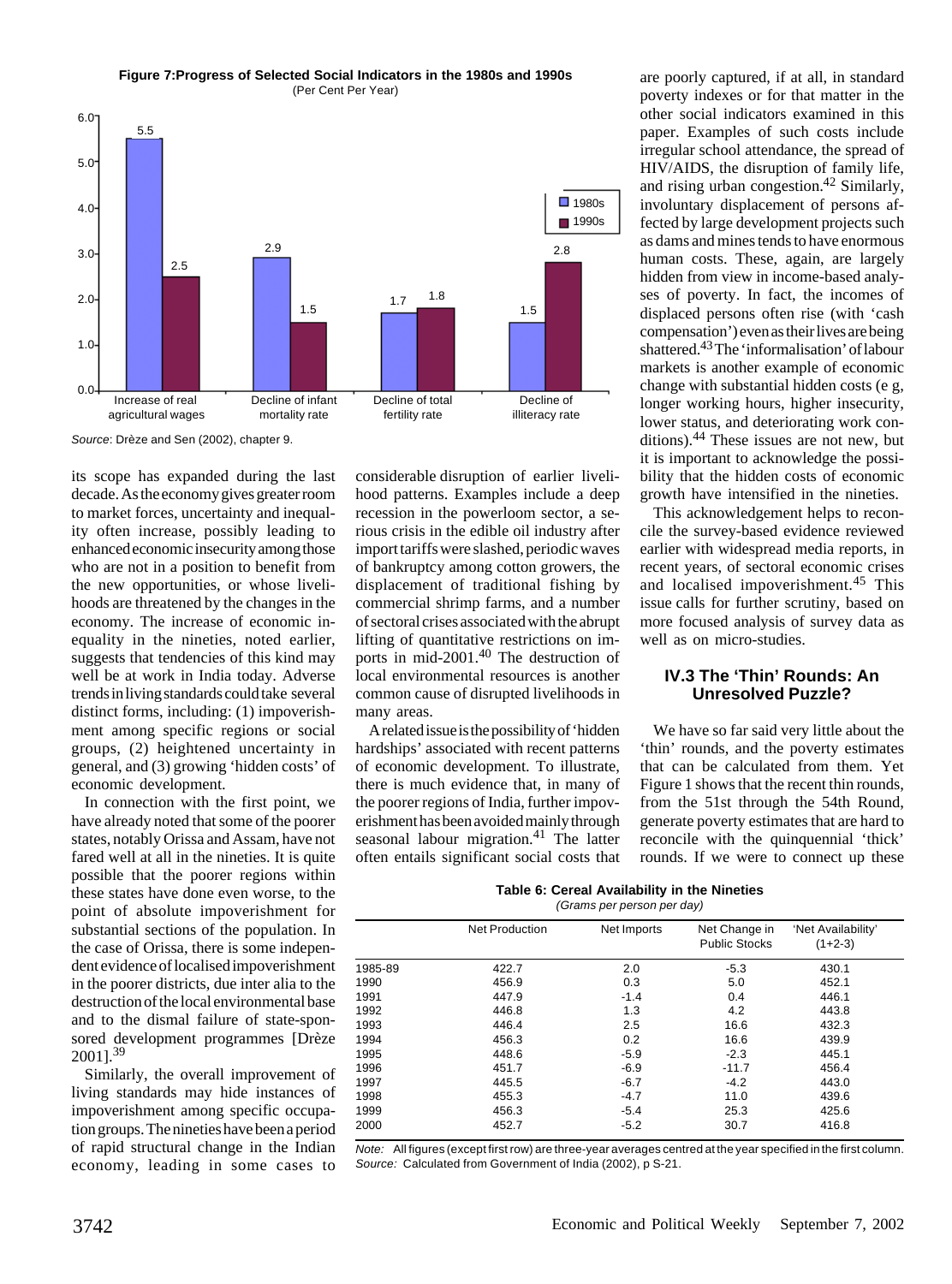points with the official HCR estimates, we would get a series in which poverty rose between 1993-94 and 1994-95, fell from 1994-95 to the end of 1997, rose very sharply in the first half of 1998, and then fell with extraordinary rapidity in 1999- 2000. As we have seen, the official estimate for 1999-2000 is too low, and the last thin round, the 54th Round, ran for only the first six months of 1998, and may therefore not be fully comparable with other rounds. Even so, and with due allowance for corrections, it is very hard to integrate the poverty estimates based on the thin rounds with the picture that emerges from the thick rounds as well as from other sources surveyed in this paper.

The story is further complicated by the fact that these thin rounds were run in two versions, one of which resembled the standard questionnaire up to and including the 50th Round, and one of which – the experimental questionnaire – had different reporting periods for different goods. Headcount ratios based on the experimental questionnaire (not shown in Figure 1) are lower than those from the standard questionnaire, because the experimental questionnaire generated higher reports of per capita expenditure. However, they also show rising HCRs from the 52nd through the 54th Rounds, and the increase continues into the 55th Round if we use comparable reporting periods from that round. Based on the experimental questionnaire, a case could be made that the all-India HCR has been rising since 1995-96 [Sen 2000]. As we have seen, there are good grounds for distrusting the experimental questionnaire in the 55th Round, because of the juxtaposition of the seven-day recall and 30-day recall data for food-pan and tobacco. Quite likely, the 'reconciliation effect' (see Section I.1) pulled down the estimates of per capita expenditure from the experimental questionnaire, thus exaggerating poverty by this count. Even so, if poverty were genuinely falling, there is no obvious explanation why the experimental questionnaire should show a rise in poverty from 1995 through 1998.

The Planning Commission has never endorsed poverty counts from the thin rounds. In part, this has been because of the smaller sample sizes. The Planning Commission needs estimates of HCRs, not just for all-India, but for individual states, and the thin rounds are not large enough to support accurate estimates for some of the smaller (of the major) states. But inadequate sample size generates variance,

not bias, and in any case, the thin round sample sizes are perfectly adequate to generate accurate estimates for the all-India HCRs. The discrepancies in Figure 1 cannot be explained by inadequate sample sizes.

There are other differences between thick and thin rounds. For example, the sampling frame for the 51st, 53rd, and 54th Rounds was not the census of population, but the 'economic' census. In the population census, each household is asked if it has a family business or enterprise, and only such households are included in the first-stage sampling from the economic census when 'first-stage units' are drawn with probability proportional to size. This means that a village with few or no such households has only a small or no chance of being selected as a first-stage unit. Even so, when the team reaches the village, *all* households are listed and have a chance of being in the sample, so it is unclear that this choice of frame makes much difference. Indeed, comparison of various socioeconomic indicators (e g, literacy rates, years of schooling, landholding, or family size) from the surveys suggests no obvious breaks between the 51st and 53rd Rounds on the one hand, and the 52nd Round (which used the population census) on the other. Conversations with NSS and Planning Commission staff sometimes suggest that there may be other (non-documented) differences in the sampling structure of the thin rounds. Certainly, a tabulation of the population sizes of the first-stage units shows that the 52nd Round contained relatively few large units compared with the 51st, 53rd, 54th, and 55th rounds; this is a different issue from the use of the economic rather than population census (both the 52nd and 55th Rounds use the latter), and the finding suggests that the first-stage units in the 52nd Round were selected differently from other rounds in some way that is not documented. Moreover, the measurement of consumption is not the main purpose of any of these thin rounds, all of which have some other objective, so it is possible that consumption is not so fully or carefully collected as in the quinquennial rounds.

In short, there are grounds for scepticism about the validity of the thin rounds for poverty estimation purposes, and this is all the more so if we remember that aside from indicating no poverty decline in the late nineties, the thin rounds also suggest that *average* per capita expenditure was stagnating during that period – something that

is very hard to reconcile with other evidence. Having said this, we have not been able to identify any 'smoking gun' that would point to a specific problem with any of these rounds and explain their apparently anomalous poverty estimates. Until that puzzle is resolved, we see the evidence from the thin rounds as casting a shadow of doubt over the interpretation of the poverty estimates presented earlier in this paper. Perhaps the thin rounds in the next five years will offer some useful clues.

## **V Beyond Poverty Indexes**

The decline of poverty in the nineties, as captured in the indicators examined so far, can be seen as an example of *continued progress* during that period. Whether the rate of progress has been faster or slower than in the eighties is difficult to say, and the answer is likely to depend on how the rate of progress is measured. There is, at any rate, no obvious pattern of "acceleration" or 'slowdown' in this respect.

It is important to supplement the evidence reviewed so far, which essentially relates to purchasing power, with other indicators of well-being relating, for instance to educational achievements, life expectancy, nutritional levels, crime rates, and various aspects of social inequality. This broader perspective reveals that social progress in the nineties has followed very diverse patterns, ranging from accelerated progress in some fields to slowdown and even regression in other respects. The point is illustrated in Figure 7, where simple measures of the progress of different social indicators in the nineties are compared with the corresponding achievements in the eighties.

Elementary education provides an interesting example of accelerated progress in the nineties.46 This trend is evident not only from census data on literacy rates, but also from National Family Health Survey data on school participation. To illustrate, school participation among girls aged 6-14 jumped from 59 per cent to 74 per cent between 1992-93 and 1998-99.<sup>47</sup> The regional patterns are also instructive. It is particularly interesting to note evidence of rapid progress in Madhya Pradesh and Rajasthan, demarcating them clearly from Bihar and Uttar Pradesh, the other two members of the so-called BIMARU set.48 There is an important pointer here to the relation between public action and social achievements. Indeed, Madhya Pradesh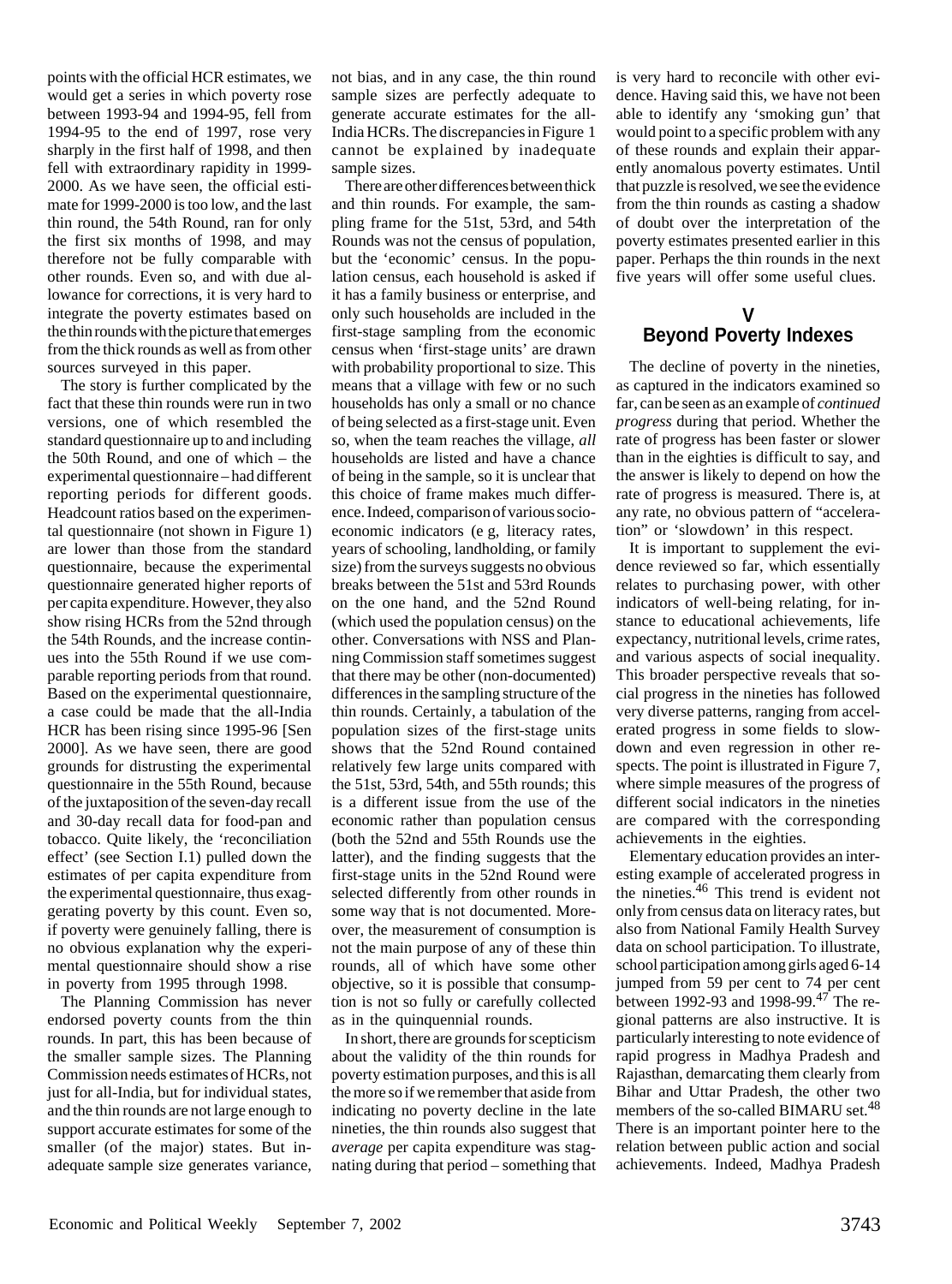and Rajasthan are two states where there have been many interesting initiatives in the field of elementary education in the nineties (on the part of government as well as non-government institutions), in contrast with Bihar and Uttar Pradesh where schooling matters continue to be highly neglected. The fact the literacy rates and school participation have surged in the more 'active' states is an encouraging indication of the possibility of effective public intervention in this field.

Turning to instances of 'slowdown', we have already referred to the slackening of the growth rate of real agricultural wages in the nineties. Another important example is the slowdown of infant mortality decline. During the eighties, India achieved a reduction of 30 per cent in the infant mortality rate – from 114 deaths per 1,000 live births in 1980 to 80 per 1,000 in 1990. During the nineties, however, the infant mortality rate declined by only 12.5 per cent – from 80 to  $70<sup>49</sup>$  In fact, in the second half of the nineties, India's infant mortality rate has remained virtually unchanged. In some states, notably Rajasthan, the infant mortality rate has stagnated for as long as 10 years. These worrying trends have received astonishingly little attention in policy debates, and even in the debate on 'poverty in the nineties'.

Finally, there have also been some areas of 'regression' in the nineties. The increase of economic inequality, discussed earlier, can be seen in those terms. Given the adverse social consequences of economic inequality (ranging from elitist biases in public policy to the reinforcement of other types of inequality), this accentuation of economic disparities is not a trivial matter. Another example of adverse development in the nineties is the decline in the female-male ratio among children, from 945 girls per 1,000 boys (in the 0-6 age group) in 1991 to 927 girls per 1,000 boys in 2001.<sup>50</sup> This decline appears to be driven by the spread of prenatal sexdetermination technology and sexselective abortion, but this does not mean that it is a 'technological' phenomenon, unrelated to other recent economic and social trends. Economic growth, in particular, may facilitate the spread of sexselective abortion, by making the use of sex-determination technology more affordable. In this connection, it is worth noting that the largest declines of the female-male ratio among children between 1991 and 2001 occurred in five states (Gujarat, Haryana, Himachal Pradesh, Punjab and

Delhi) that are relatively well-off economically, and have also experienced comparatively high rates of growth of per capita expenditure in the nineties (Table 3).<sup>51</sup>

A detailed assessment of the progress of development indicators in the nineties is beyond the scope of this paper. However, a few general observations can be made on the basis of these illustrations. First, as noted already, poverty is not unidimensional. The poverty indexes used in the first part of this paper are useful indicators of inadequate purchasing power, but on their own do not do justice to the range of deprivations we ought to be concerned with. Following on this, it is important to acknowledge that recent progress in eliminating poverty and deprivation has been quite uneven in different fields. The debate on 'poverty in the nineties' has often overlooked this basic point.

Second, this recognition is also important in assessing the relation between poverty decline and economic growth. As noted earlier, the decline of poverty in the nineties, as captured by conventional indexes such as the headcount ratio or the poverty-gap index, has been overwhelmingly driven by the growth of average per capita expenditure. From this it may seem that the reduction of poverty is mainly a question of economic growth. However, there is an element of circularity in this argument: if poverty is defined as lack of income, it is not surprising that the growth of income plays a key role in reducing it. When the multidimensional nature of poverty is acknowledged, this relation appears in a different light. To illustrate, consider child mortality as an aspect of the deprivations associated with poverty. There is, of course, a significant (negative) relation between child mortality and purchasing power. But child mortality is also strongly influenced by other factors such as educational levels, fertility rates, public health provisions (including clean water and vaccinations), and various aspects of gender relations. Looking at inter-state contrasts in India, the correlation between child mortality and average per capita expenditure (or even poverty indexes) is actually quite weak. Other factors, particularly female literacy, are often more important.52 Similar comments apply in the context of elementary education: the nineties have demonstrated the possibility of rapid progress in this field through public intervention, with or without rapid economic growth. In short, the standard focus on headcount ratios and other expenditurebased poverty indexes tends to foster a simplistic view of the relation between economic growth and poverty decline.

Third, it is also interesting to re-examine the issue of trends in inequality, in the light of this broader perspective. As discussed in Section III, there is much evidence of rising economic inequality in the nineties, in the form of a widening rural-urban gap, enhanced inter-state disparities, and also growing inequality within urban areas in most states. What about other types of social inequality, involving other dimensions of well-being (e g, educational levels or life expectancy) and other bases of disadvantage (e g, gender or caste)? The decline of the female-male ratio among children illustrates the fact that the phenomenon of rising inequality in the nineties is not confined to standard economic inequalities: 'natality inequality' between males and females is also rising.<sup>53</sup> But this is not to say that inequality has risen across the board. Even within the field of gender inequality, there are changes in the other direction, such as the emergence of a substantial gender gap in life expectancy in favour of *women*, overturning India's long history of female disadvantage in this respect. Similarly, it is interesting to note that while economic disparities between rural and urban areas have sharply risen in the nineties, there are trends in the opposite direction as well. The rural-urban gap in life expectancy, for instance, has declined from 10 years or so in the late 1970s to seven years or so today, and ruralurban differentials in school participation have also narrowed.<sup>54</sup> Here again, the picture is more diverse (and more interesting) than it appears on the basis of purchasing-power indicators alone.

Fourth, the broad approach explored here calls for a correspondingly broad reading of the causal influences underlying the identified changes. In the debate on 'poverty in the nineties', there has been a tendency not only to view development trends in unidimensional terms, but also to attribute these trends in a somewhat mechanical manner to the economic reforms initiated around 1991. At one end of the spectrum, it has been claimed that the last decade has been a period of unprecedented improvement in living standards, thanks to liberalisation.<sup>55</sup> At the other end, the nineties have been described as a period of widespread 'impoverishment', attributed to liberalisation.<sup>56</sup> Clearly, these readings fail to do justice to the diversity of recent trends. But in addition,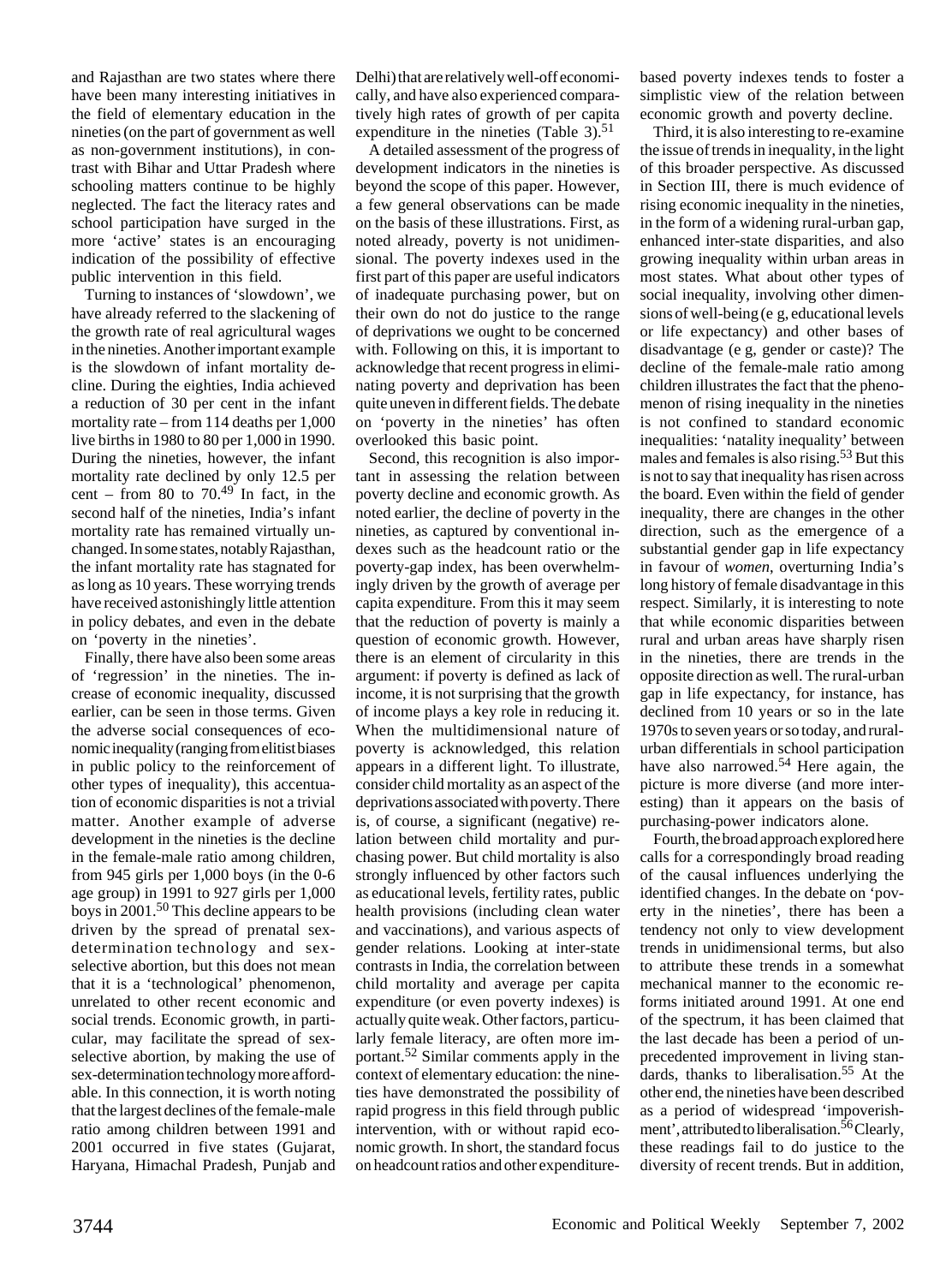they ignore the diversity of causal influences that have a bearing on these trends. The accelerated progress of elementary education in the nineties, for instance, has little to do with liberalisation, and the same applies to the slowdown of infant mortality decline, not to speak of the decline of the female-male ratio among children. Much else than liberalisation has happened in the nineties, and while issues of economic reform are of course extremely important, so are other aspects of economic and social policy.

## **VI Concluding Remarks**

A number of useful lessons emerge from this reexamination of the evidence on poverty and inequality in the nineties. First, there is consistent evidence of continuing poverty decline in the nineties, in terms of the 'headcount ratio'. The extent of the decline, however, remains somewhat uncertain at this time. Given the methodological changes that took place between the 50th and 55th Rounds of the National Sample Survey, the official figures (implying a decline from 36 per cent to 26 per cent in the all-India headcount ratio between 1993-94 and 1999-2000) are, strictly speaking, invalid. We have discussed alternative estimates, based on comparable data from the two surveys. As it turns out, these adjusted estimates suggest that a large part of the poverty decline associated with official figures is 'real', rather than driven by methodological changes. While further corroboration and investigation of the adjustment procedure is required, the results have been supported by one independent study using an entirely different methodology [Sundaram and Tendulkar 2002]. Further, the adjusted figures fit reasonably well with related evidence from the national accounts statistics, the employment-unemployment surveys, and data on agricultural wages.

Second, we have discussed some important limitations of the headcount ratio as an index of poverty (even within the standard expenditure-based approach), and argued for wider adoption of alternative poverty indexes such as the poverty-gap index. The main argument for using headcount ratios is that they have good 'communication value', in so far as they are relatively easy to understand and interpret. However, this transparency is to some extent deceptive, and much caution is required in interpreting poverty trends

on the basis of headcount ratios. For the purpose of the poverty comparisons examined in this paper, the headcount ratio turns out to be no less informative than the poverty-gap index. Yet it was important to calculate the PGIs, if only to discover that this refinement does not, after all, make much difference in this particular context.

Third, growth patterns in the nineties are characterised by major regional imbalances. Broadly speaking, the western and southern states (Andhra Pradesh excluded) have tended to do comparatively well. The low growth states, for their part, form a large contiguous region in the north and east. This is a matter of concern, since the northern and eastern regions were poorer to start with. Indeed, National Sample Survey data suggest a strong pattern of inter-regional 'divergence' in average per capita expenditure (APCE): states that started off with higher APCE *levels* also had higher *growth rates* of APCE between 1993-94 and 1999-2000. In some of the poorer states, notably Assam and Orissa, there has been virtually zero growth of average per capita expenditure (and very little reduction, if any, in rural poverty) between 1993-94 and 1999-2000. These regional patterns are at least broadly consistent with independent estimates of the growth rates of state domestic product (SDP).

Fourth, the intensification of regional disparities is only one aspect of a broader pattern of increasing economic inequality in the nineties. Two other aspects are rising rural-urban disparities in per capita expenditure, and rising inequality of per capita expenditure within urban areas in most states. Further, the real wages of agricultural labourers have increased more slowly than per capita GDP, and conversely with public sector employees, suggesting some intensification of economic inequality between occupation groups.

Fifth, we have argued for assessing changes in living standards in a broader perspective, going beyond the standard focus on expenditure-based indicators. In that broader perspective, a more diverse picture emerges, with areas of accelerated progress in the nineties as well as slowdown in other fields. For instance, there is much evidence of rapid progress in the field of elementary education, but the rate of decline of infant mortality has slowed down. These and related trends deserve greater attention than they have received so far in the debate on 'poverty in the nineties'.

Sixth, the case for going beyond expenditure-based indicators applies also to the assessment of inequality. While expenditure-based data suggest rising disparities in the nineties, the same need not apply to other social indicators. For instance, while economic disparities between rural and urban areas have increased in the nineties, there has been some narrowing of the rural-urban gap in terms of life expectancy and school participation.

Finally, we have argued against reading these trends simply as evidence of the impact (positive or negative) of 'liberalisation'. For one thing, the impact of liberalisation is a 'counterfactual' question, and much depends on how the alternatives are specified. For another, much else has happened in the nineties, other than liberalisation. The evidence we have reviewed is of much interest in its own right, independently of the liberalisation debate. Much work remains to be done in terms of identifying the causal relations underlying the trends we have identified.

#### **Notes**

[We are grateful to Suresh Tendulkar for helpful comments]

- 1 See Datt (1999a), Gupta (1999), Bhalla (2000a, 2000b), Deaton and Tarozzi (2000), Drèze (2000), Lal, Mohan and Natarajan (2001), Nagaraj (2000), Ravallion (2000), Sen (2000), Sundaram and Tendulkar (2000, 2001, 2002), Visaria (2000), Sundaram (2001a, 2001b, 2001c), Chandrasekhar and Ghosh (2002), Datt and Ravallion (2002), among others.
- 2 On the first position, see, e g, Bhalla (2000a), Bhagwati  $(2001)$ , Das  $(2000)$ . On the other side, see Mehta (2001), Sainath (2001a, 2001b), Shiva (2001a), among others.
- 3 These estimates build on earlier work by Deaton and Tarozzi (2000), Deaton (2001a, 2001b) and Tarozzi (2001).
- 4 In the 50th Round, the correlation between the logarithm of total household per capita expenditure and the logarithm of per capita expenditure on this subset of commodities is 0.79 and 0.86 in the rural and urban sectors, respectively.
- 5 More precisely, and somewhat less restrictively, we require that the probability of being poor, given the amount of a household's expenditure on these intermediate goods, remains the same in the 55th Round as it was in the 50th. We require this on a state by state basis, one sector at a time, which allows the conditional probability to vary by state and by sector.
- 6 In Deaton and Tarozzi (2000), it is shown that, between the 43rd and 50th Rounds, the component of the CPIAL for the uncovered items grew somewhat less rapidly than the component for the covered items. In consequence, if we were to supplement our price indexes for uncovered items from the CPIAL,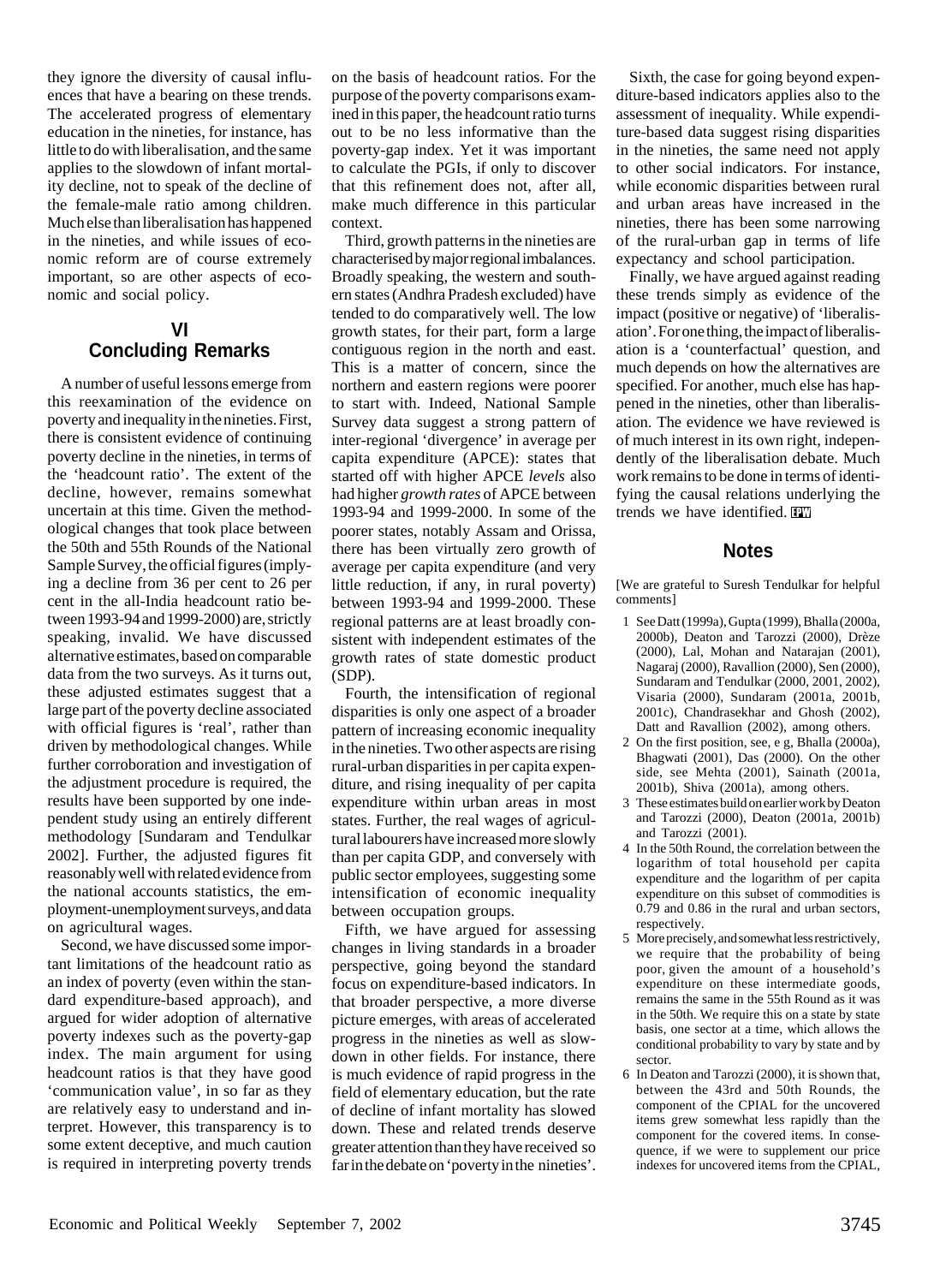the estimated rate of increase of consumer prices would come down, and correspondingly, there would be a faster decline in the poverty indexes, at least for the period falling between these two rounds (i e, 1987-88 to 1993-94).

- 7 The Törnqvist price index is a weighted geometric index with weights that are the average of the expenditure shares in the base and comparison periods. It is a superlative index in the sense of Diewert (1976).
- 8 For further details, see *EPW* Research Foundation (1993). On the conceptual and practical problems involved in defining 'calorie norms', see Dasgupta and Ray (1990) and Osmani (1990), and the literature cited there. Note also that, if the calorie norms were to be reapplied today, they would not generate the same poverty lines. Updating calorie-norm based poverty lines for inflation does not preserve their calorie-norm status.
- 9 Similar issues arise, of course, in the context of inter-state comparisons, especially between states (e g, Kerala and Uttar Pradesh) with radically different consumption patterns and social environments. In both cases, comparisons of living standards call for supplementing expenditure data with other types of information, relating for instance to public amenities, health achievements, educational levels, etc.
- 10 The official line is actually 115.20. We use 115.70 because this is the figure yielded by the official methodology when the calculations are based on the unit record data, as opposed to the interpolations used by the Planning Commission. See notes to Table 2.
- 11 The case of Delhi is handled differently. Because there are few sample households in rural Delhi, it is not advisable to use the price index for rural Delhi as part of the calculations. The poverty line for urban Delhi is calculated from the all-India urban poverty line by multiplying it by the price index for urban Delhi relative to urban India.
- 12 Note that this is not the only way of using the indexes; another (but only one other) possibility would be to update the poverty line for each sector of each state by its own inflation rate. Because we are dealing with price indexes, not prices, the different alternatives will give different answers.
- 13 More precisely, the poverty-gap index (PGI) calculates the total shortfall of consumption below the poverty line, per capita of the total population, and expressed as a percentage of the poverty line:  $PGI = (1/z)[(\Sigma (z-y_i)/n]$  where z is the poverty line, n is the population size, and  $y_i$  is the consumption level of the ith poor person.
- 14 The poverty-gap index, however, retains one limitation of the headcount ratio: it is not sensitive to the distribution of per capita expenditure below the poverty line. This limitation is overcome by higher-order members of the FGT class, such as the 'squared povertygap index' (SPGI), and also by the Sen index. While we have calculated the SPGI estimates, we confine ourselves here to the poverty-gap index, for two reasons. First, it is easier to interpret. Second, SPGIs are highly sensitive to measurement errors at the bottom of the per capita expenditure scale, and their reliability calls for further scrutiny.
- 15 See Government of India (1993b), p 16.
- 16 In Table 2 and elsewhere in this paper, the terms 'Bihar', 'Madhya Pradesh' and 'Uttar Pradesh' refer to these states as they existed prior to the formation of Jharkhand, Chattisgarh and Uttaranchal in late 2000.
- 17 In the first sub-period, the estimates suggest some increase in poverty in rural Haryana and Himachal Pradesh, and also in urban Himachal Pradesh, Punjab and Delhi. These patterns, however, should be interpreted with caution, given the relatively small sample sizes for these states and the possibility of transient fluctuations in poverty levels in specific years.
- 18 Here and elsewhere, it is useful to remember that the period between 1993-94 and 1999- 2000 was one of 'peak' economic growth for the Indian economy, with per capita GDP growing at a healthy 4.4 per cent per year.
- 19 While the *relative* growth rates of APCE in different states are consistent with the corresponding relative growth rates of per capita SDP, the *levels* of per capita SDP growth tend to be higher than those of APCE growth. We shall return to this issue in the next section, with reference to the all-India figures.
- 20 On the growing divergence of per capita SDP in the nineties, see also Ahluwalia (2000) and Drèze and Sen (2002).
- 21 For inequality indexes, see Table 5 in Section III.
- 22 See particularly Bhalla (2000a), Kulsheshtra and Kar (2002), Ravallion (2000), Sen (2000), Sundaram and Tendulkar (2001).
- 23 Calculated from Central Statistical Organisation (2001), p xxxii.
- 24 In nominal terms, between 1993-94 and 1999- 2000, consumer expenditure has been growing at about 11.5 per cent per year according to CSO data, and 10 per cent per year according to our NSS-based estimates. Both the CSO's implicit price deflator and our Törnqvist index have been growing at 8 per cent per year or so during this period. Thus, differences in price deflators do not seem to help to resolve the CSO-NSS discrepancy in this case, even though price-index differences may have played a role in enhancing that discrepancy in earlier periods (see Sen, 2000).
- 25 The NSS surveys, for their part, almost certainly disproportionately miss wealthy households at the very top of the distribution, and as Banerjee and Piketty (2001) have shown, there has been a marked rise in incomes among the very highest earners. Even so, they show that the total amount of these earnings is not enough to explain the increasing disparity between the NSS and the CSO estimates of consumption expenditure.
- 26 For details, see, e g, Acharya (1989).
- 27 See, e g, Jose (1988) and Sarmah (2000). Note that the 'real wage' estimates used here ignore inter-state differences in price levels.
- 28 See Drèze and Sen (2002), p 328; on the slowdown of the growth rate of real agricultural wages in the nineties (compared with the eighties), see also Sarmah (2000, 2001).
- 29 Note that these derivatives are not elasticities in the usual sense, and are not the same as the elasticities sometimes quoted, which are the derivatives of the logarithm of the headcount

ratio with respect to the logarithm of mean per capita expenditure.

- 30 Calculated from Government of India (2002), p S-51. There have been further major increases in public sector salaries after 1999-2000, with the gradual implementation of the recommendations of the Fifth Pay Commission by many state governments.
- 31 See Drèze and Sen (2002), Statistical Appendix, Table A.6; also Datt (1999a, 1999b).
- 32 On rising income inequality in China in the post-reform period, see Bramall and Jones (1993), Griffin and Zhao Renwei (1993), Yao Shujie (1999), Khan and Riskin (2001), among others.
- 33 On these and related trends, see Drèze and Sen (2002), chapter 9. On the growth of foodgrain production, see Government of India (2002), pp S-21 and S-22.
- 34 See Shariff and Mallick (1999), Table 5, and National Sample Survey Organisation (2001), pp A-101 and A-134.
- 35 For similar observations based on a comparison of 1972-73 and 1993-94 NSS data, see Rao  $(2000)$ .
- 36 For further evidence, see also National Institute of Nutrition (1997). This pattern, sometimes known as the 'nutrition transition', is familiar to nutritionists [Drewnoski 1999]. It is worth noting that its implications for health are not uncontroversial; some nutrition experts have apparently "pointed to the beneficial health effects of dire poverty, poor diets, and strenuous manual labour", presumably referring to the benefits of a low fat, low sugar, and high fibre diet, rather than low quantities. (Drewnoski, 1999, p 195).
- 37 Unlike NNMB data, National Sample Survey data suggest that per capita cereal consumption rises monotonically with per capita expenditure. The contradiction between nutritional food intake and expenditure surveys is neither uncommon nor fully understood; for two different interpretations of the Indian case, see Subramanian and Deaton (1996) and Subramanian (2001).
- 38 Also worth noting in this context is tentative evidence of recent improvement in nutritional indicators based on anthropometric measurements. According to NNMB data, the proportion of adults with a low "body mass index" has declined in the nineties [see Vaidyanathan 2002]. The National Family Health Surveys also suggest that the proportion of undernourished children has declined between 1992-93 and 1998-99 [see International Institute for Population Sciences 1995: xxxiii, and International Institute for Population Sciences, 2000: 267 and 443].
- 39 It should also be noted, however, that Orissa was hit by a devastating cyclone in October 1999, around the middle of the 55th Round survey period. The 1999-2000 poverty estimates for Orissa are therefore likely to be somewhat 'above trend'.
- 40 For insightful case studies of localised economic crises in the nineties, see e g, Roy (1999), Breman (2001a), Krishna (2001), Jhabvala and Sinha (2002), Samal (2002), and Dabir-Alai (2002).
- 41 See Rodgers and Rodgers (2000), Rogaly et al. (2001), Sharma (2001), Institute for Human Development (2002), among others.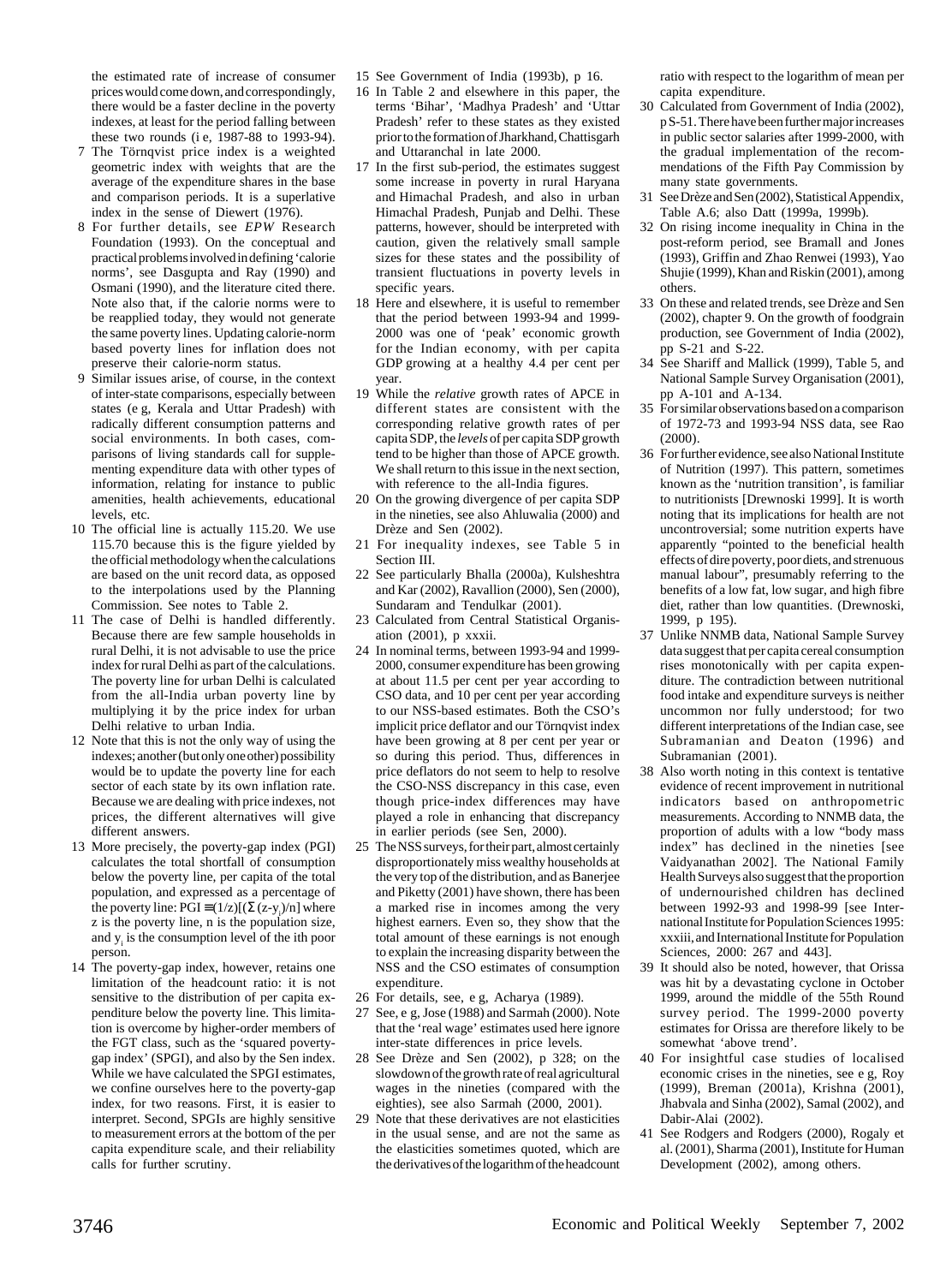- 42 On the other hand, labour migration can also have positive roles, such as facilitating the diffusion of knowledge [Maharatna 2001] and enabling the disadvantaged castes to "escape from the clutches of the prevailing caste discrimination in the village" [Sharma 2001: 18].
- 43 For a telling case study of the human costs of involuntary displacement, see Bhatia (1997).
- 44 On this, see particularly Breman (2001a, 2001b).
- 45 See e g, Sainath (2001a, 2001b, 2001c, 2001d), Breman (2001b), Drèze (2001), Mehta (2001). We are not referring here to media reports of short-term hardship associated with the recent drought (in 2000 and 2001), but to stories of sustained impoverishment.
- 46 For further discussion, see Drèze and Sen (2002), chapter 5.
- 47 See Drèze and Sen (2002), p 148; also International Institute for Population Sciences (1995, 2000), for further details.
- 48 To illustrate, looking at the percentage reduction in illiteracy between 1991 and 2001, Madhya Pradesh and Rajasthan did better than any other major state except Himachal Pradesh; Uttar Pradesh is very close to the all-India average; and Bihar ranks second from the bottom (calculated from census data given in Government of India, 2001b). The comparison is particularly instructive because all four BIMARU states started off with similar (very low) levels of literacy in 1991. On the 'schooling revolution' in Himachal Pradesh (an even more remarkable example of successful promotion of elementary education), see PROBE Team (1999), chapter 9.
- 49 See Government of India (1999a), Table 1, and *Sample Registration Bulletin*, April 2001; also UNICEF (2001) and Mari Bhat (2002). The comparison with Bangladesh is also instructive: Bangladesh's infant mortality rate was much higher than India's in 1990 (91 and 80 per 1,000, respectively), but by 1999 it had come down to 61 as against India's 71. See *World Development Indicators 2001*, pp 16-17.
- 50 On this and related issues, see Drèze and Sen (2002), chapter 7.
- 51 The relevant female-male ratios are given in Government of India (2001b), pp 92-94.
- 52 Across states, the correlation coefficient between child mortality and per capita expenditure is 0.4 (in absolute value), compared with 0.8 for the correlation coefficient between child mortality and female literacy. After controlling for female literacy, per capita expenditure bears no significant association with child mortality at the state level. For further discussion, see Drèze and Sen (2002), pp 87-89. On the determinants of mortality and fertility in India, see also Murthi, Guio and Drèze (1995) and Drèze and Murthi (2001), and further studies cited there.
- 53 On 'natality inequality' and its significance, see Sen (2001).
- 54 See e g, Government of India (1999), p 16, and Drèze and Sen (2002), p 148.
- 55 To illustrate: "Economic reforms initiated in 1991 have led to a radical transformation in the well-being of the bottom half of the population. From an approximate level of 38 per cent in 1987, poverty level in India in 1998 was close to 12 per cent" [Bhalla 2000b, p 7].

56 To illustrate: "Both under the World Bank structural adjustment, and from the finance ministry – it's feet might be in India, but it's head is in Washington – and then under the World Trade Organisation obligations, we're basically getting a fundamental destruction of notions of the rights of citizens… Very vital resources we need both for survival – drinking water, all the resources people need for livelihoods – are just disappearing so rapidly that life is becoming impossible…we really have a very, very major crisis of survival at hand...." [Shiva 2001b]. For further contributions on both sides of the debate, see the literature cited in footnote 2.

## **References**

- Acharya, Sarthi (1989): 'Agricultural Wages in India: A Disaggregated Analysis', *Indian Journal of Agricultural Economics*, 44.
- Ahluwalia, Montek S (2000): 'Economic Performance of States in Post-reforms Period', *Economic and Political Weekly*, May 6.
- Banerjee, A and Piketty, T (2001): 'Are the Rich Growing Richer: Evidence from Indian Tax Data', MIT, Cambridge MA, and CEPREMAP, Paris, processed. Available at http:// www.worldbank.org/indiapovertyworkshop.
- Bhagwati, Jagdish (2001): 'Growth, Poverty and Reforms', *Economic and Political Weekly*, March 10.
- Bhalla, Surjit (2000a): 'Growth and Poverty in India: Myth and Reality', mimeo, Oxus Research and Investments, New Delhi.
- (2000b): 'FAQ's on Poverty in India', mimeo, Oxus Research and Investments, New Delhi.
- Bhatia, Bela (1997): 'Forced Evictions in the Narmada Valley' in Drèze, J P , Samson, M, and Singh, S (eds) (1997), *The Dam and the Nation: Displacement and Resettlement in the Narmada Valley*, Oxford University Press, New Delhi.
- Bramall, Chris, and Jones, Marion (1993): 'Rural Income Inequality in China since 1978', *Journal of Peasant Studies*, 21(1).
- Breman, Jan (2001a): 'An Informalised Labour System: End of Labour Market Dualism', *Economic and Political Weekly*, 35(52).
- (2001b): 'The State of Poverty in Urban India at the Beginning of the 21st Century', Sukhamoy Chakravarty Memorial Lecture, Delhi School of Economics, November 16.
- Central Statistical Organisation (2001): *National Accounts Statistics 2001,* CSO, New Delhi.
- Chandrasekhar, C P, and Ghosh, J (2002): *The Market that Failed: A Decade of Neoliberal Economic Reforms in India,* Leftword Books, New Delhi.
- Dabir-Alai, Parviz (2002): 'The Socio-Economics of Street Vending: A Case Study of Vulnerability for Delhi in the 1990s', mimeo, Richmond School of Business, London.
- Das, Gurcharan (2000): *India Unbound,* Penguin, New Delhi.
- Dasgupta, Partha, and Ray, Debraj (1990): 'Adapting to Undernourishment: The Biological Evidence and Its Implications' in Drèze and Sen (1990), vol i.
- Datt, Gaurav (1999a): 'Has Poverty Declined since Economic Reforms?', *Economic and Political Weekly*, December 11-17.
- (1999b): 'Poverty in India: Trends and Decompo-

sitions', mimeo, World Bank, Washington, DC.

- Datt, Gaurav, and Ravallion, Martin (2002): 'Is India's Economic Growth Leaving the Poor Behind?', mimeo, World Bank, Washington, DC.
- Deaton, Angus (2001a): 'Adjusted Indian Poverty Estimates for 1999-2000', Princeton, Research Programme in Development Studies, processed. Available at http://www.wws.princeton.edu/ ~rpds.
- (2001b): 'Computing Prices and Poverty Rates in India, 1999-2000', Princeton, Research Programme in Development Studies, processed. Available at http://www.wws.princeton. edu/~rpds.
- Deaton, Angus and Tarozzi, Alessandro (2000): 'Prices and Poverty in India', Princeton, Research Programme in Development Studies, processed. Available at http://www.wws. princeton.edu/~rpds.
- Diewert, W Erwin (1976): 'Exact and Superlative Index Numbers', *Journal of Econometrics*, 4.
- Drewnowski, Adam (1999): 'Fat and Sugar in the Global Diet: Dietary Diversity in the Nutrition Transition' in Grew, R (ed), *Food in Global History*, Westview, Boulder.
- Drèze, Jean (2000): 'Poverty: Beyond Headcount Ratios', *The Hindu*, September 9.
- (2001): 'No More Lifelines: Political Economy of Hunger in Orissa', *The Times of India*, September, 17.
- Drèze, Jean, and Murthi, Mamta (2001): 'Fertility, Education, and Development: Evidence from India', *Population and Development Review*, 27.
- Drèze, Jean and Sen, Amartya (eds) (1990): *The Political Economy of Hunger*, Clarendon, Oxford.
- (2002): India: Development and Participation Oxford University Press, New Delhi.
- EPW Research Foundation (1993): 'Poverty Levels in India: Norms, Estimates and Trends', *Economic and Political Weekly*, August 21.
- Government of India (1993a): *Report of the Expert Group on Estimation of Proportion and Number of Poor*, Planning Commission, New Delhi.
- (1993b): *Sample Registration System: Fertility and Mortality Indicators 1990,* Office of the Registrar General, New Delhi.
- (1999): *Compendium of India's Fertility and Mortality Indicators 1971-1997*, Office of the Registrar General, New Delhi.
- (2001a): *Economic Survey 2000-2001,* Ministry of Finance, New Delhi.
- (2001b): 'Provisional Population Totals', Census of India 2001, Series 1(India), Paper 1 of 2001, Office of the Registrar General, New Delhi.
- –(2002): *Economic Survey 2001-2002,* Ministry of Finance, New Delhi.
- Griffin, K, and Zhao Renwei (eds) (1993): *The Distribution of Income in China*, Macmillan, London.
- Gupta, S P (1999): 'Tricle Down Theory Revisited: The Role of Employment and Poverty', V B Singh Memorial Lecture, 41st Annual Conference of the Indian Society of Labour Economics, November 18-20, Mumbai.
- Hanchate, A and Dyson, T (2000): 'Trends in the Composition of Food Consumption and their Impact on Nutrition and Poverty in India', mimeo, London School of Economics.